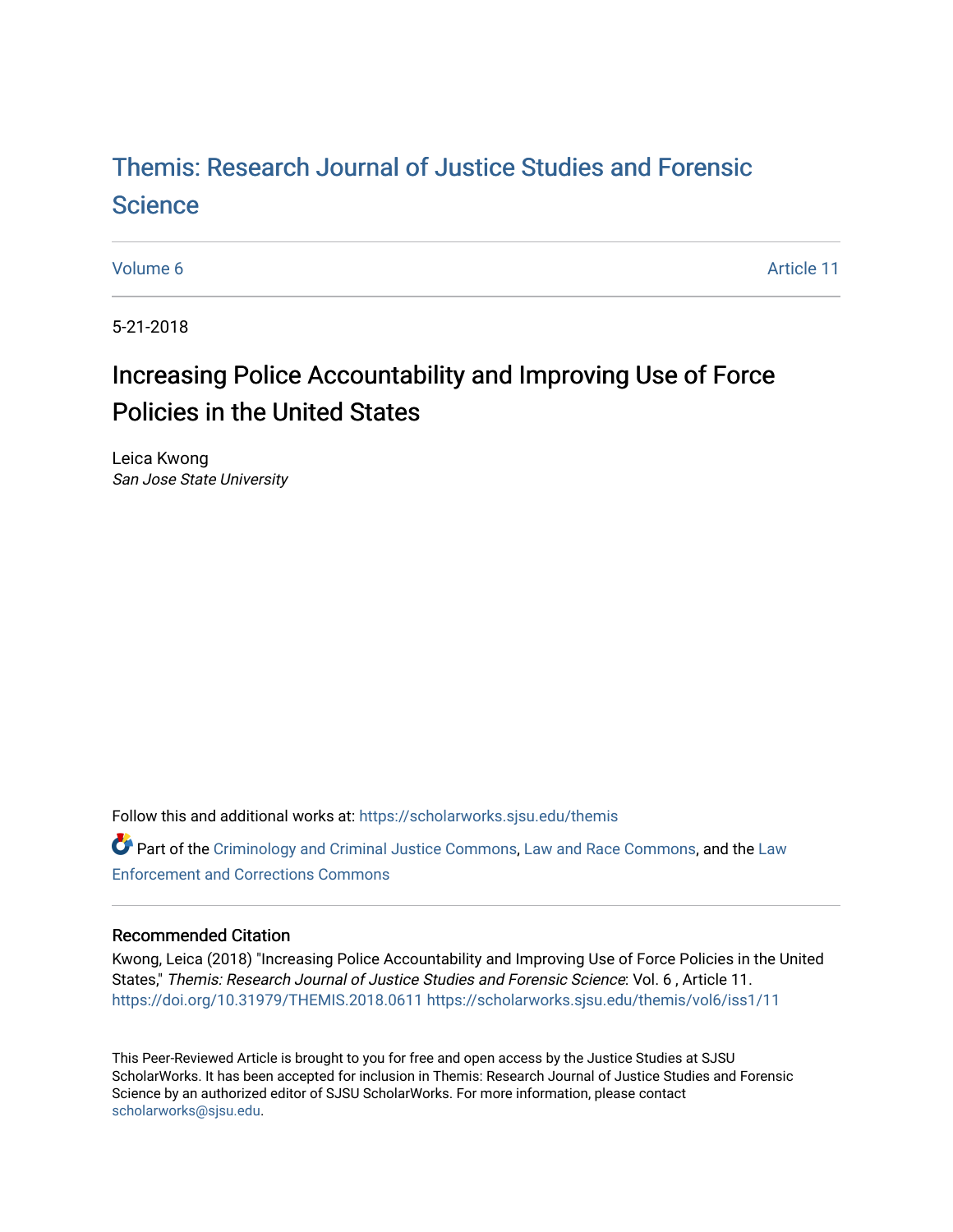# Increasing Police Accountability and Improving Use of Force Policies in the United States

## Abstract

Communities, and their respective police departments, have significant impacts on the social and legal matters they are involved with, making it crucial for both parties to strive to maintain strong, collaborative relationships. Positive interactions between police and the public are therefore extremely vital and beneficial to all involved. Police officers should be held accountable for their transgressions and subject to transparency for their on-duty actions through legal records. Several issues lie in the policies and procedures which requires more attention in its analysis. Changing policies and procedure in the United States regarding police use of force to remedy inconsistencies calls for a national standard and educational rework. Similar conclusions have been reached by the DOJ and NIJ regarding the problems of policing. The problems urgently require reform in order to create sustainability through an updated, and better managed utilized database on police records during the hiring process. This paper will explore the lack of de-escalation methods used in situations where police unnecessarily used force to take control of situations, instead of reserving their use of force as a last resort. Excessive use of force issues that stem from a lack of police accountability will also be explored.

## Keywords

law enforcement, purging, police records, accountability, excessive use of force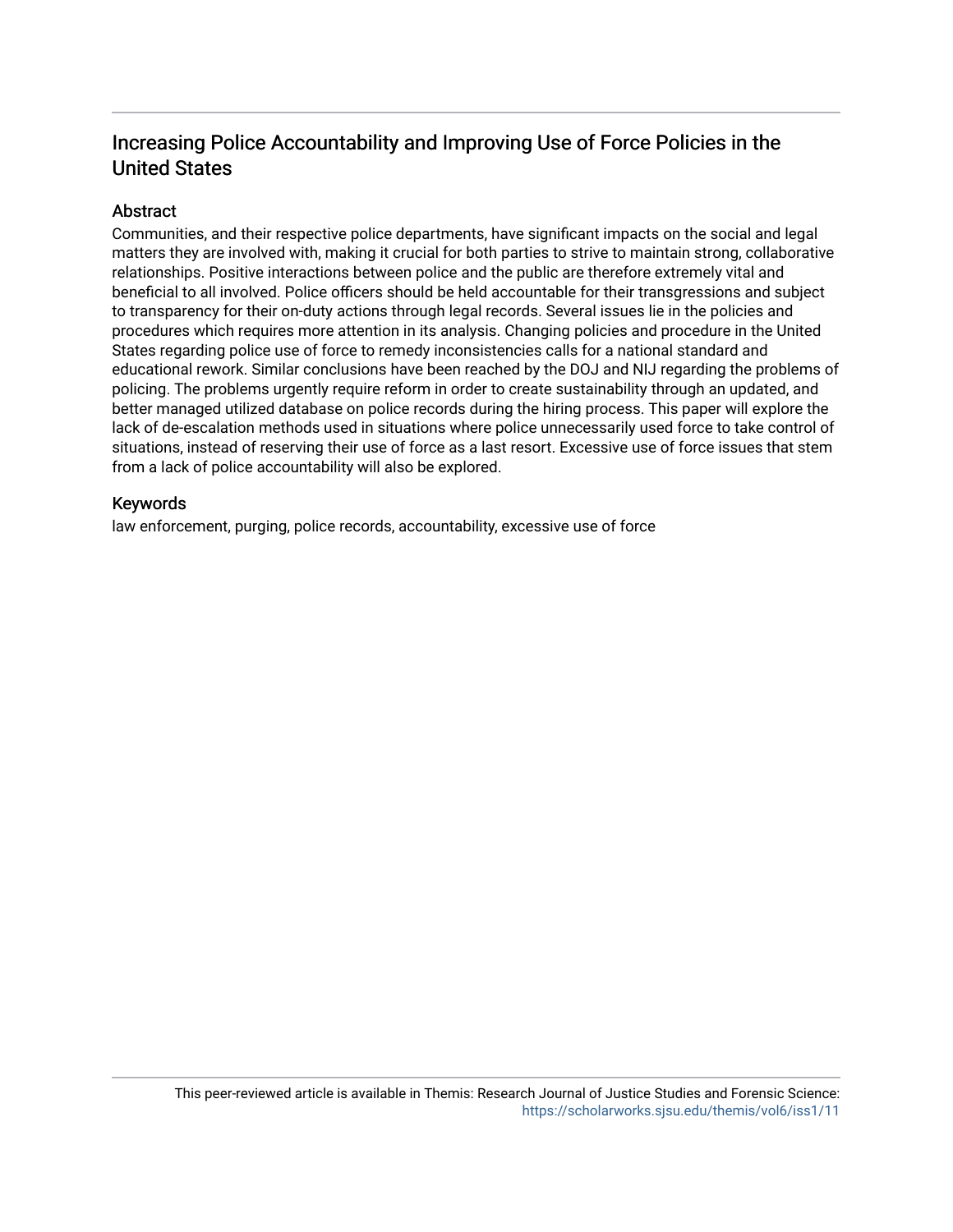Increasing Police Accountability and Improving Use of Force Policies in the United States

*Leica Kwong*

#### **Abstract**

Communities, and their respective police departments, have significant impacts on the social and legal matters they are involved with, making it crucial for both parties to strive to maintain strong, collaborative relationships. Positive interactions between police and the public are therefore extremely vital and beneficial to all involved. Police officers should be held accountable for their transgressions and subject to transparency for their on-duty actions through legal records. Several issues lie in the policies and procedures which requires more attention in its analysis. Changing policies and procedure in the United States regarding police use of force to remedy inconsistencies calls for a national standard and educational rework. Similar conclusions have been reached by the DOJ and NIJ regarding the problems of policing. The problems urgently require reform in order to create sustainability through an updated, and better managed utilized database on police records during the hiring process. This paper will explore the lack of de-escalation methods used in situations where police unnecessarily used force to take control of situations, instead of reserving their use of force as a last resort. Excessive use of force issues that stem from a lack of police accountability will also be explored.

#### THEMIS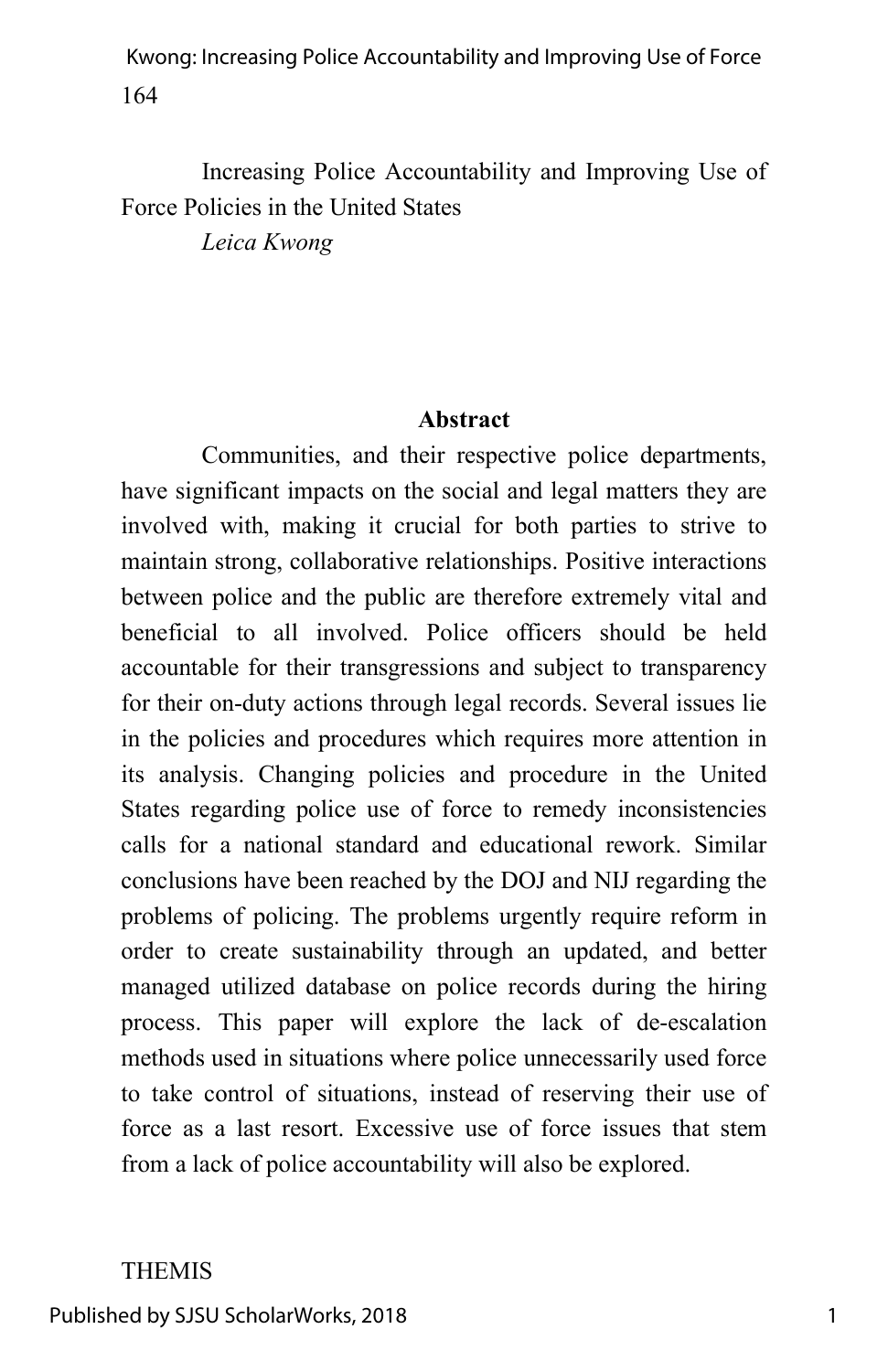# **The Policing System in the United States Needs Quick Changes**

Statistics suggest that three quarters of U.S. residents, 16 years or older, described their encounter with police to be excessive (Hyland, Langton, & Davis, 2015). High profile cases will be mentioned throughout that have continued to emerge despite these statistics. Police officers enforce order and are regulated by a seemingly degraded system—one that appears to have a diminished ability to maintain U.S. job proficiency. In every region, society recognizes police authority and a relationship, be it good or bad, forms between the public and law enforcement. Consequently, when concerns arise regarding law enforcement's misuse of power, it creates an unhealthy division in the relationship between police and the communities they serve. While police have the stressful job of swiftly analyzing an entire situation and subsequently being forced to make splitsecond decisions, which often result in life or death decisions, their ability to apply their training and learned tools are not always executed with precision. For instance, decisions made by several U.S. police officers have highlighted a major problem that some officers have with the excessive use of force. Though force can be necessary at times, excessive use of force all too often lacks proper accountability in the aftermath of an officer's unwarranted response. This issue has been highlighted through several recent events, and then President Obama addressed it, encouraging the establishment of a Task Force to study and recommend policy and procedural reform that is urgently needed (Office of Community Oriented Policing Services, 2015).

**Importance and Necessity for Solutions to Police Actions** 

Currently, the way police departments handle issues of excessive use of force needs to change to create a more just and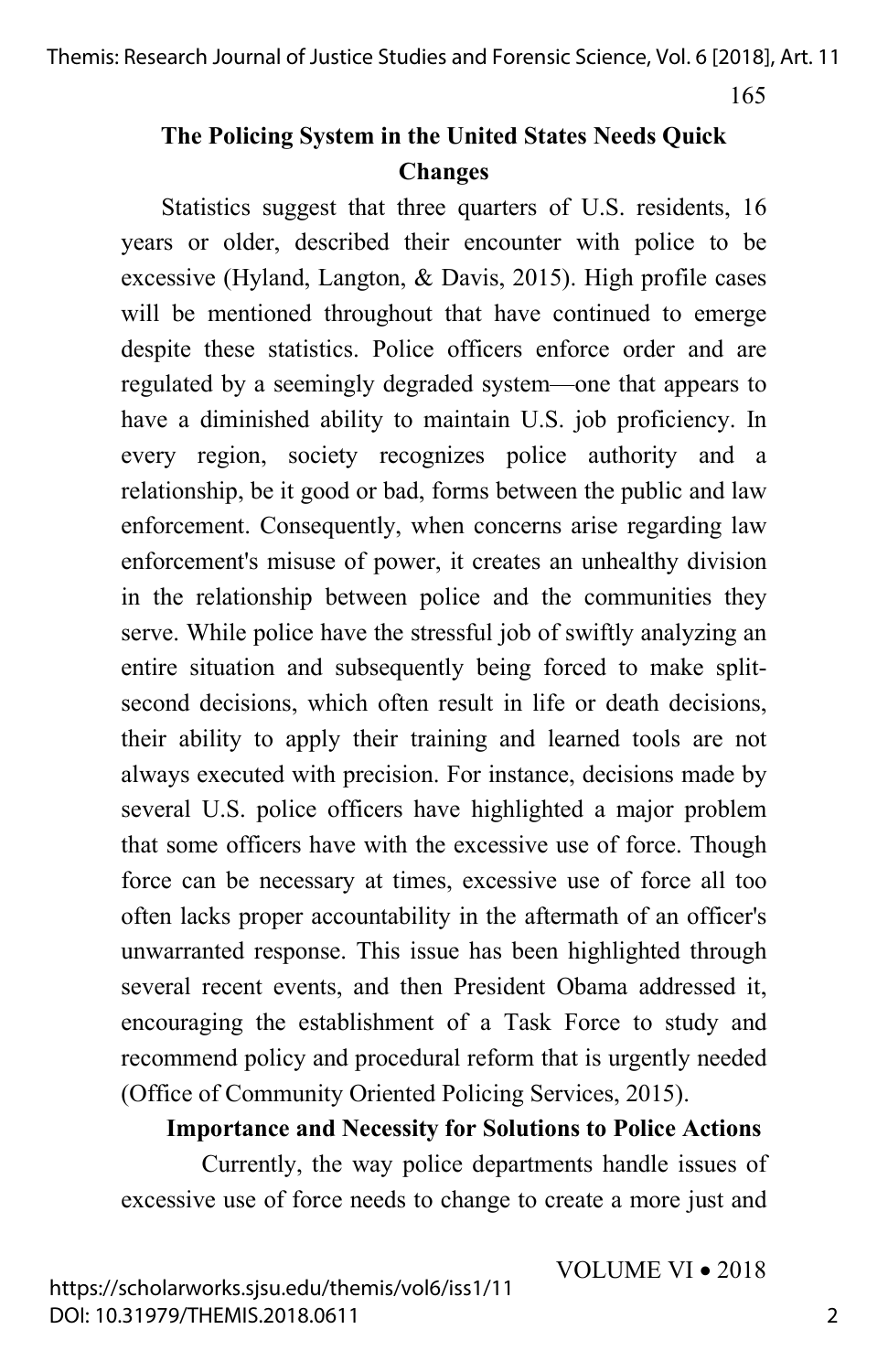sustainable environment for all communities. This change can be most successfully implemented during police trainings because most instances where a situation is handled poorly or power is misused can be addressed in initial trainings. In an example analyzed later, in the UC Davis pepper spray incident, several instances showed poor decision making from the UC Davis Police. Another potential solution is the implementation of proper repercussions for violating officers. If officers are allowed to make improper decisions without the appropriate consequences, their poor decision-making abilities will not be adequately remedied and their misguided practices will continue. Thus, routine training sessions can lead to fewer officer mistakes, increased skills, and improved methods. Continual training and improvements to police education are viable solutions that challenge and rectify improper police responses.

## **The Level of Significance to Criminal Justice Today**

The media news often covers excessive, often fatal use of force in cities where tensions are high between law enforcement and the community. Injuries, death, and a breakdown in the relationship between the community and law enforcements is a common headline in recent time. During an engagement between a police officer and an individual, there is a chance that an injury or death may result to one or both parties. When there is trust and cooperation between police officers and community members, the ability to coexist is much easier. Conversely, poor judgement and misuse of power by law enforcement creates a harmful level of distrust and is detrimental to the sustainability of police-community relations.

Understanding the issues surrounding excessive use of force is vital to the reformation of policies and breaking the cycle of its occurrence. Examples of erroneous practices are a

## THEMIS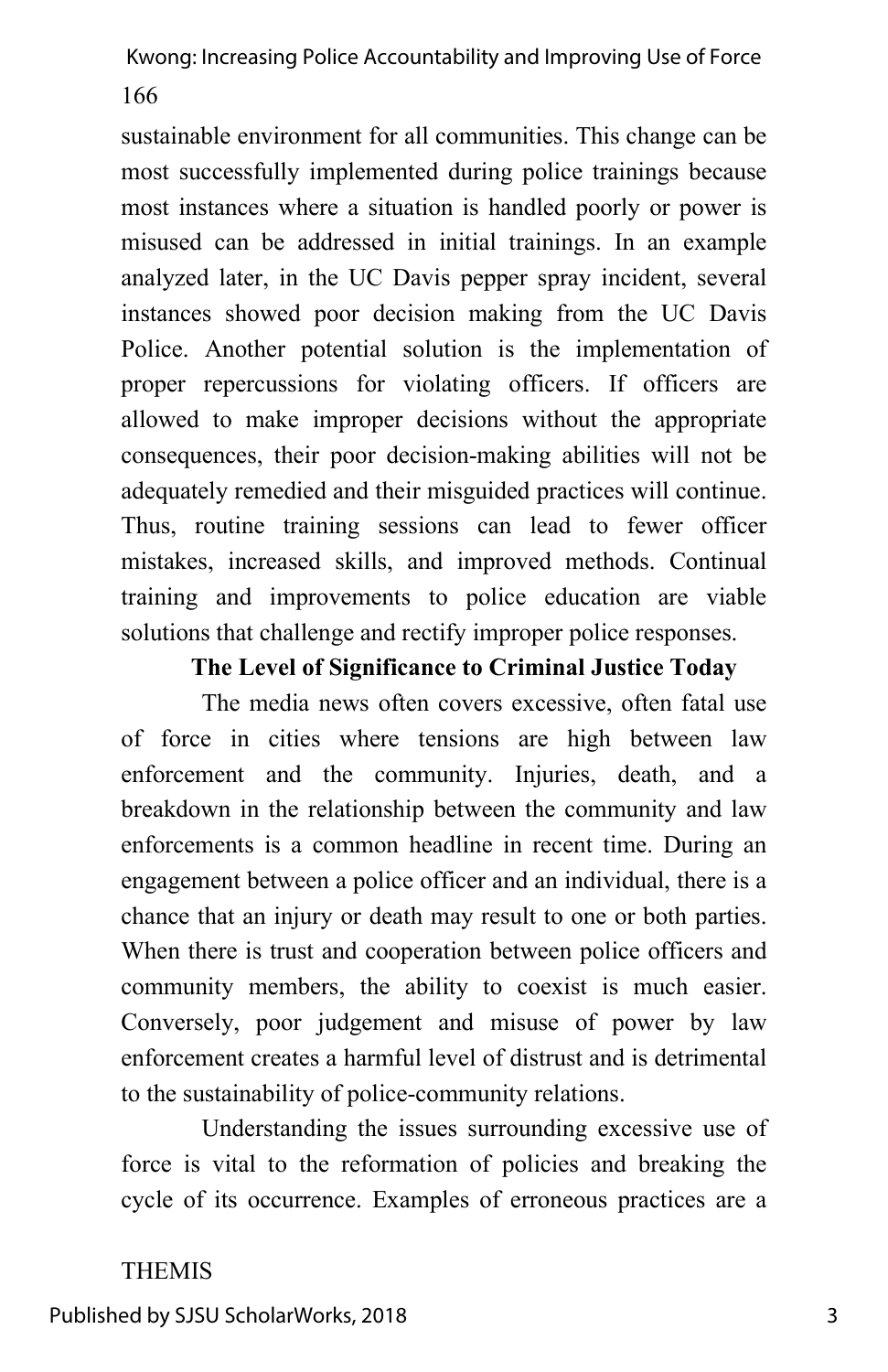good reference point to understand and improve de-escalation practices across the U.S. The DOJ investigated problems of excessive use of force from police officers. Places like Missouri, Ohio, and New York have cases of law enforcement misusing the amount of force necessary and have placed a focus on those situations' failings. The way engagements operate based on current policies pose great potential danger from its continuous practices. A reduction in injuring and negative perceptions of law enforcement can be achieved through appropriate studies.

## **Prediction of the Trend Five Years from Now**

The DOJ's recent investigations on excessive use of police force present solutions to issues that have yet to be addressed. Multiple cases demonstrate that there are problems with current policies and procedures for police officers; these problems begin at the police institution itself and create challenges to implementing standards of reform. For instance, most police departments do not have particularly difficult requirements to become a police officer. Many departments only ask for a high school diploma as the minimum education requirement (United States Capitol Police, 2017). An educational level of experience may reflect on the skill level that police officers display, which should be at an adequate level to perform their duties in a safe and appropriate level. However, use of force is a measurable action that should only be used as necessary and extreme use of force should only be used as a last resort. Deescalation techniques should be mandatory prior to employing any use of force. To lessen the amount of excessive use of force, a review on the officers should be conducted so that any issues can be addressed and prevented in the future. Unfortunately, since some police unions with self-interests stand by their questionable actions, they may lengthen the reform process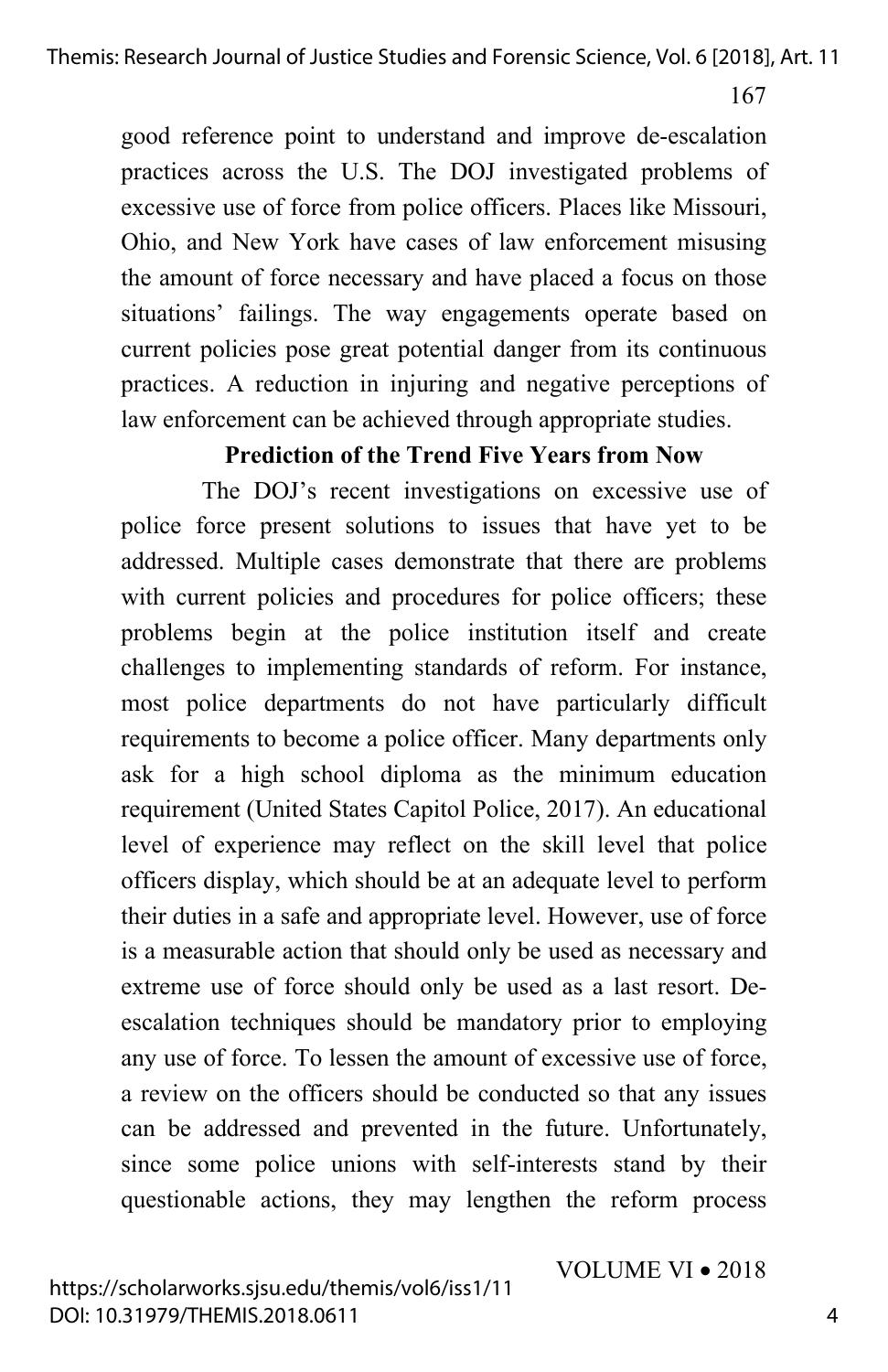(Bode, Katz, & Kapp, 2014). There is a significant delay in implementing a standard for all U.S. police departments that can be accepted by legislation. Aside from such logistical and legal matters, implementing new reform would also face challenges securing sufficient funding, which is needed to help support any new policies and procedures.

In 2015, a report from the Bureau of Justice Statistics (BJS) about the use of force by police officers gathered statistics from 2002-2011. In this report, 71% of those who experienced verbal force believed it to be excessive while 75% of those who experienced physical force believed it to be excessive (Hyland, Langton, & Davis, 2015). This distressing data reflects the poor demonstration of police officers, whom the community should feel confident and safe around. The statistic also reported 87% people who experienced force felt that the police acted inappropriately (Hyland, Langton, & Davis, 2015). To reduce the number of people from excessive force requires overcoming the initial obstacles of initiating reforms and tensions between the public and the police. Once that has been met, the improvements in public relations for officers will follow.

# **Future Changes to the Trend of Use of Force and the Ferguson Effect**

Improving the reliability of law enforcement to implement the proper use of force requires an open attitude about change rather than resistance to change. The prospect of reform does not come without its challenges. For one, police unions may contest the implementation of new standards to protect themselves. For example, police officers may feel under attack by the public, leading to uncharacteristic behavior. Journalists and others have recognized this frequent behavior used and describe it as the Ferguson Effect, referring to a decay in pro-

## THEMIS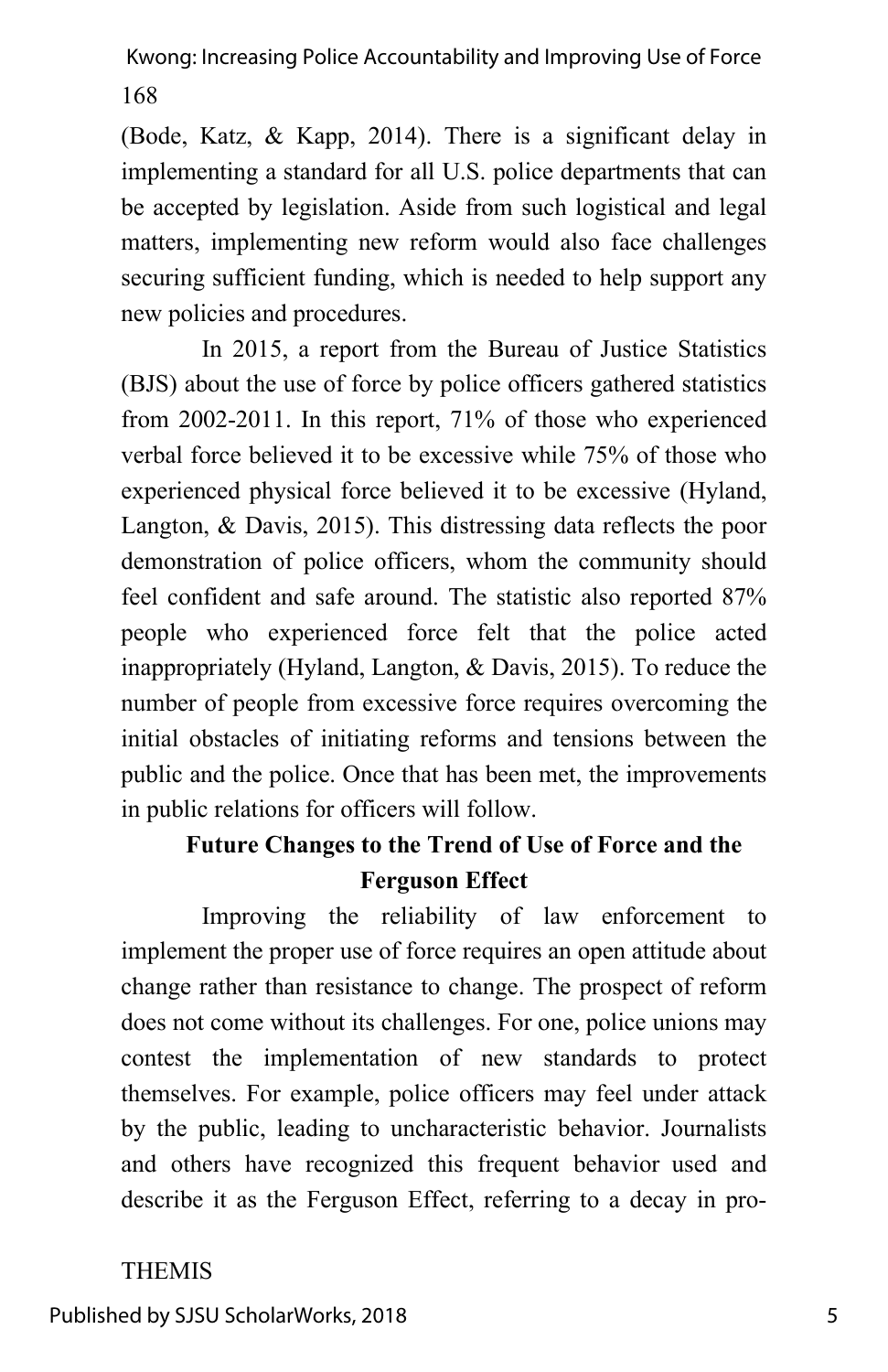active policing which results in increased crime rates. The Ferguson Effect is described as police feeling underappreciated, so they withdraw from active policing (Dewan, 2017). The National Review describes the Ferguson Effect as an idea where crime rate is higher after violent protests opposing police (Russello, 2016). Police scrutinized by members of their community who wonder if they will be subject to the same use of force targeted at law enforcement officers that is broadcasted all over the news media. In response to this fear, the media has shown an increase in the passivity of U.S. police officers in an effort to keep themselves safe and free from judgement and public backlash (Dewan, 2017; Madhani, 2017). Therefore, some police, according to the Ferguson effect, would rather take the route of less action to avoid scrutiny.

As a result, the public has lost faith in police officers' competence and their ability to serve their communities. Some officers have even become aggressive with the public, which results in a cycle of retaliatory acts of aggression between law enforcement and community members. The case of Michael Brown, who was shot and killed by police on August 9, 2014 in Ferguson, Missouri, sparked national protests. The police lost their ability to do their duties because of the hostility they faced, resulting in criminals running amok (Dewan, 2017). Following the recommendations on policies and training as suggested by the DOJ, improvements in policing could positively benefit the community and police.

## **Issues with police action and recommended solutions**

Better training methods can create improved sustainability to the careers and lives of both the public and police. Without proper training, facilitating routine police duties, such as apprehending suspects, will continue to become

VOLUME VI • 2018

6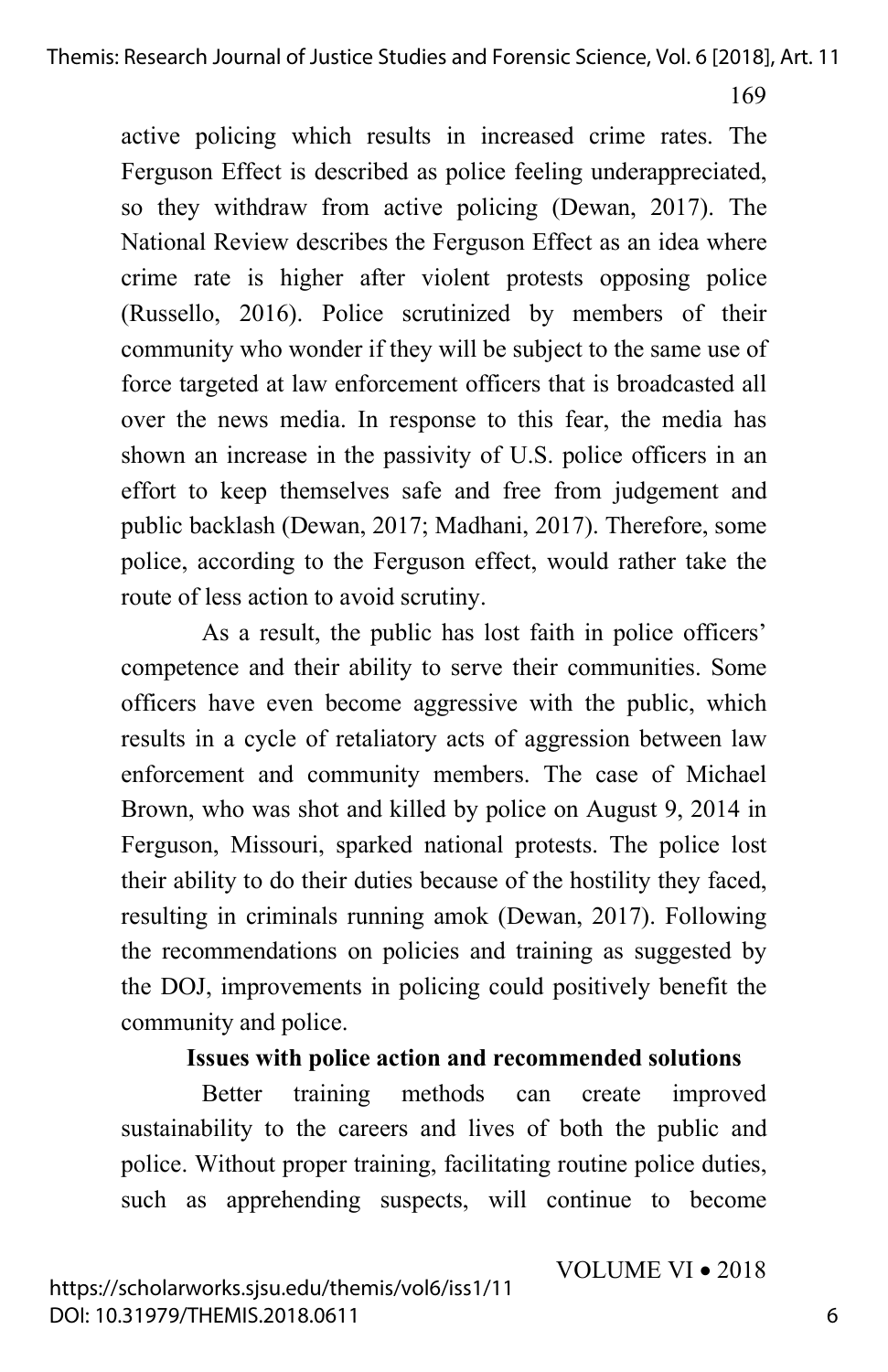problematic to handle in the appropriate manner. Consequently, the harm and death of individuals because of excessive use of police force led to the decision for Barack Obama to sign Executive Order 13684, essentially creating Task Force on  $21<sup>st</sup>$ Century Policing to investigate this issue. The taskforce report was published in 2015 with the stated goal of furthering training and education for law enforcement by promoting consistent standards and collaborating with academies and universities (Office of Community Oriented Policing Services, 2015). Training and educational needs supported by the federal government are crucial for enforcement, and training facilities around the country can provide consistent standards. A lack of establishing strong fundamental training and education in police academies and universities in the U.S. is contributing to inappropriate practices, which should have a high priority for reform.

## **Early Example of Excessive Use of Force**

On March 3, 1991, an African-American man, Rodney King, was beaten by several Los Angeles Police Department officers. This recorded beating instantly highlighted the underaddressed issue of police misconduct and the use of force. Rare video footage captured the brutal extent of the excessive use of force that King was subjected to by LAPD officers. The CNN news website compiled information of this event, stating that three police officers and one sergeant were involved in the beating of King (CNN, 2013). The four LAPD officers received their final verdict on April 29, 1992, where they were acquitted of any wrongdoing in the beating of King. This verdict sparked an uproar and outrage as the footage clearly showed the LAPD officers' unbridled aggression against an unarmed man.

#### THEMIS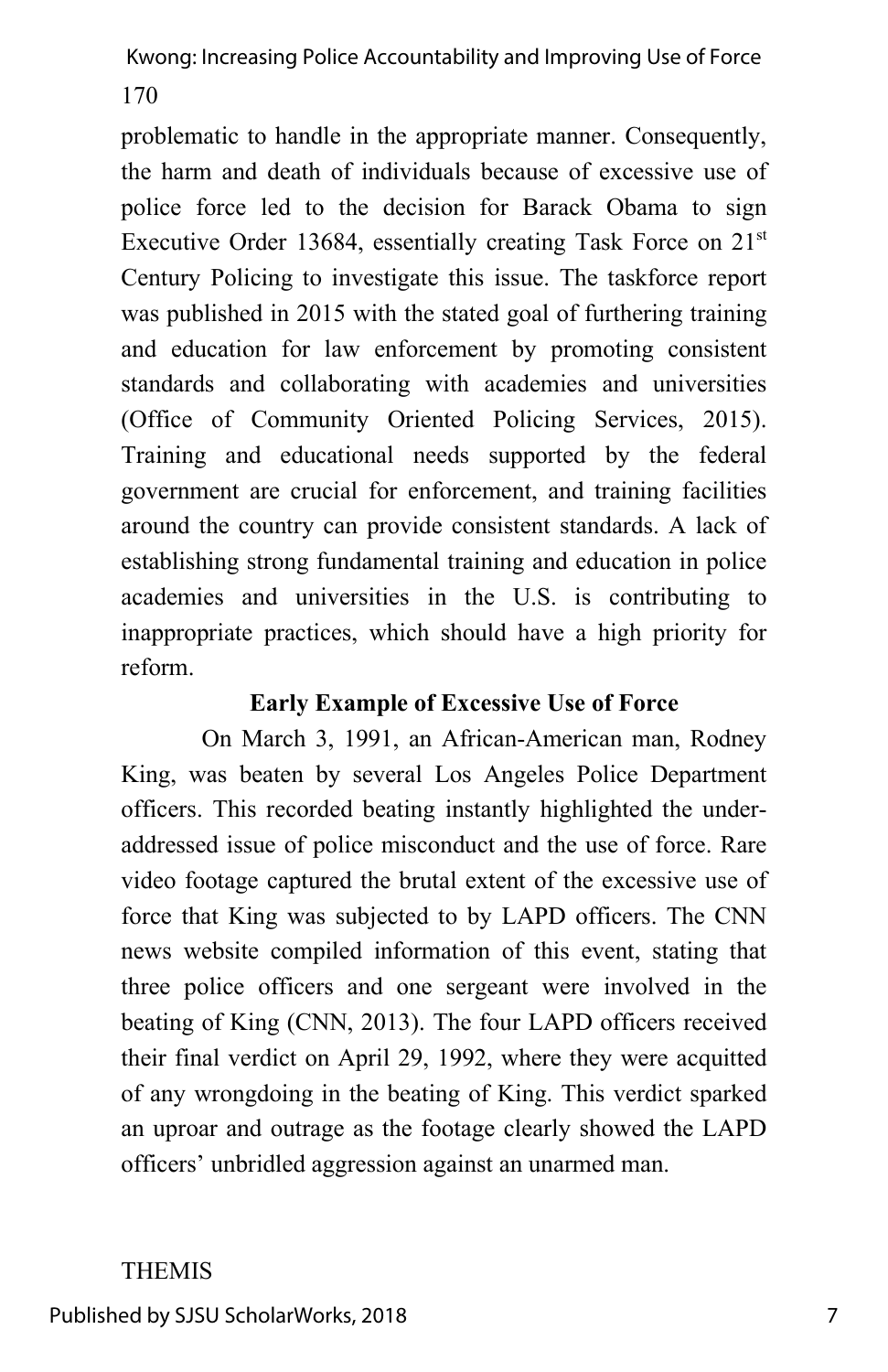Themis: Research Journal of Justice Studies and Forensic Science, Vol. 6 [2018], Art. 11

171

This outcry became known as the Los Angeles Riots of 1992 and offered a prime example of the need for change in police practices on the use of force and an increased sense of officer accountability. It was known that King was intoxicated and was a relatively low danger to himself and others, making excessive force unnecessary. On August 4, 1992, these sentiments led to the indictments against the four officers on the account that they violated King's civil rights (CNN, 2013). However, the decision of the new trial only convicted Koon and Powell. The Los Angeles riots of 1992 was a display of problems in law enforcement and its practices. This showed police with poor ethical decisions, a disregard for public relationships, and lack of proper punishment leading to an ongoing cycle of poor policing. Despite this being a case from 1992, there are many current cases involving the use of force by police officers that share similar problems of accountability and poor decision making. The issue remains today that people are unjustly dying due to poor police responses. The case with King as well as later cases have indicated that it is critical to make the proper judgment calls to avoid unnecessary and unjustified harm. This infamous case is one of the first of many examples which demonstrate a need for reform in the U.S.—reform that will promote sustainable solutions for troubling issues regarding law enforcement and the use of excessive force. **Example of Use of Force at UC Davis**

The government and justice department have made reports detailing serious cases where law enforcement officers may have acted wrongly, which has only escalated those situations (DOJ, 2017a; DOJ, 2017b). One case from November 18, 2011 at UC Davis involved excessive use of force by Lieutenant John Pike. The students at UC Davis were protesting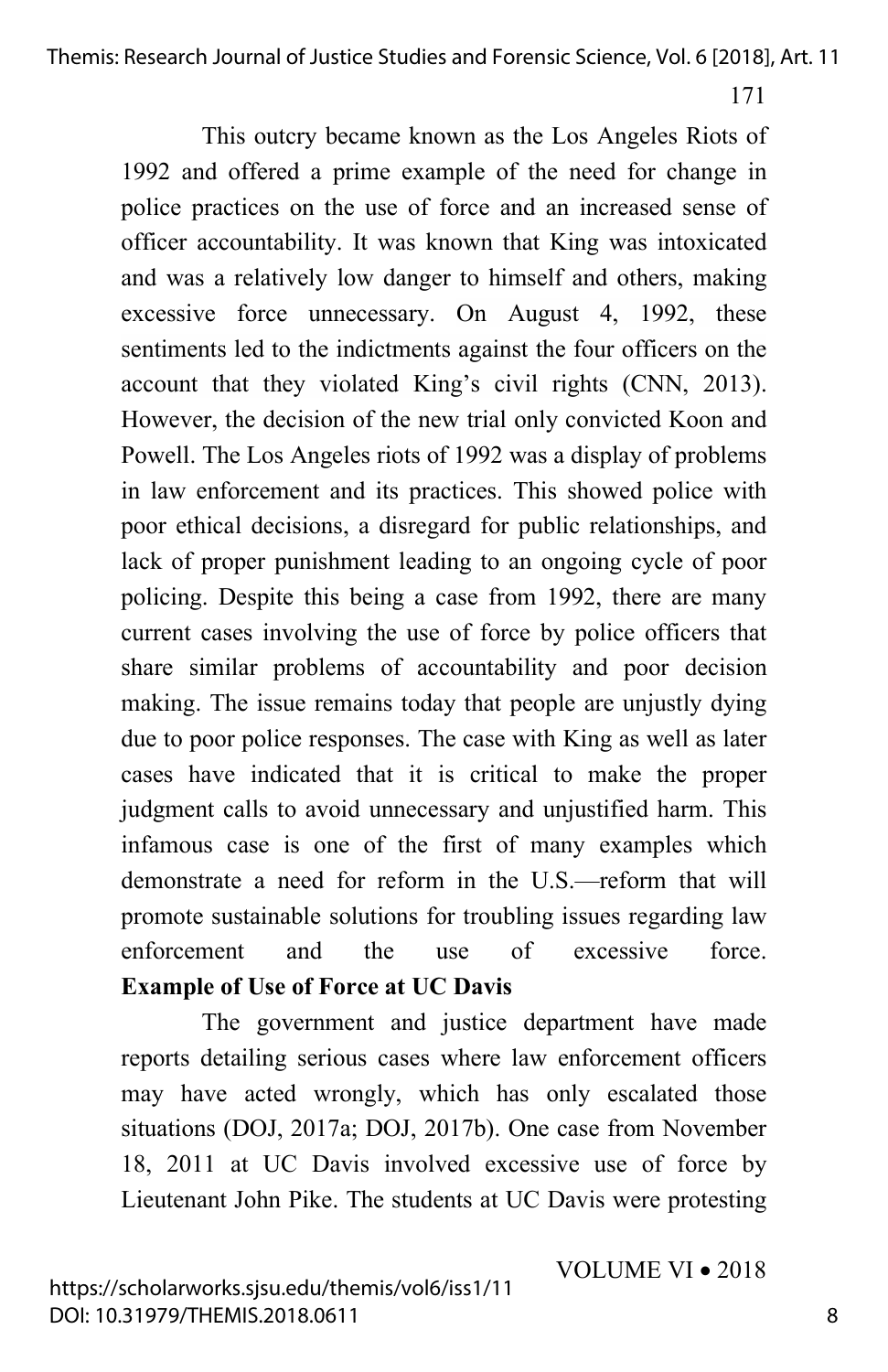tuition increases; borrowing tactics from the Occupy Movement, they set up tents on the campus. The Reynoso Report, prepared by the University of California, Davis Task Force (2012) noted that UC Davis administrators were frequently referring to concerns about security due to individuals not belonging to UC Davis entering the campus. The decision from UC Davis to remove this encampment due to fears of safety was escalated by the use of force from the UC Davis Police Department (UCDPD). UC Davis succumbed to the fear of an inability to provide a safe campus and therefore elected to forcibly remove the encampment of protestors (UCD Task Force, 2012).

The UCDPD initiated the plan to remove the protestors' tents located at the Quad at 3 p.m. on a Friday afternoon. According to the Reynoso Report (2012), the police made arrests and waited in the Quad for additional transportation to take the arrested individuals into custody. The crowd developed a chanting march that followed the arrested which resulted in circling the police. Police authorities were surrounded with protestors sitting and blocking a walkway. Lt. Pike approached one of the protesting students, warning about the measures that he would take because they were blocking the walkway. A viral video put on the internet displayed Lt. Pike brandishing pepper spray on the protestors because they did not comply with the officer's order (UCD Task Force, 2012). The lack of deescalation methods displayed by Lt. Pike is not an issue limited to just UCDPD.

## **Analysis of Pike's Decision to Use Excessive Force**

The analysis of the situation by UCDPD was ineffective; it was a hostile situation due to the officers not forming a plan to transport the arrested before the incident. Lack of transportation was a key problem, and if properly addressed before the

## THEMIS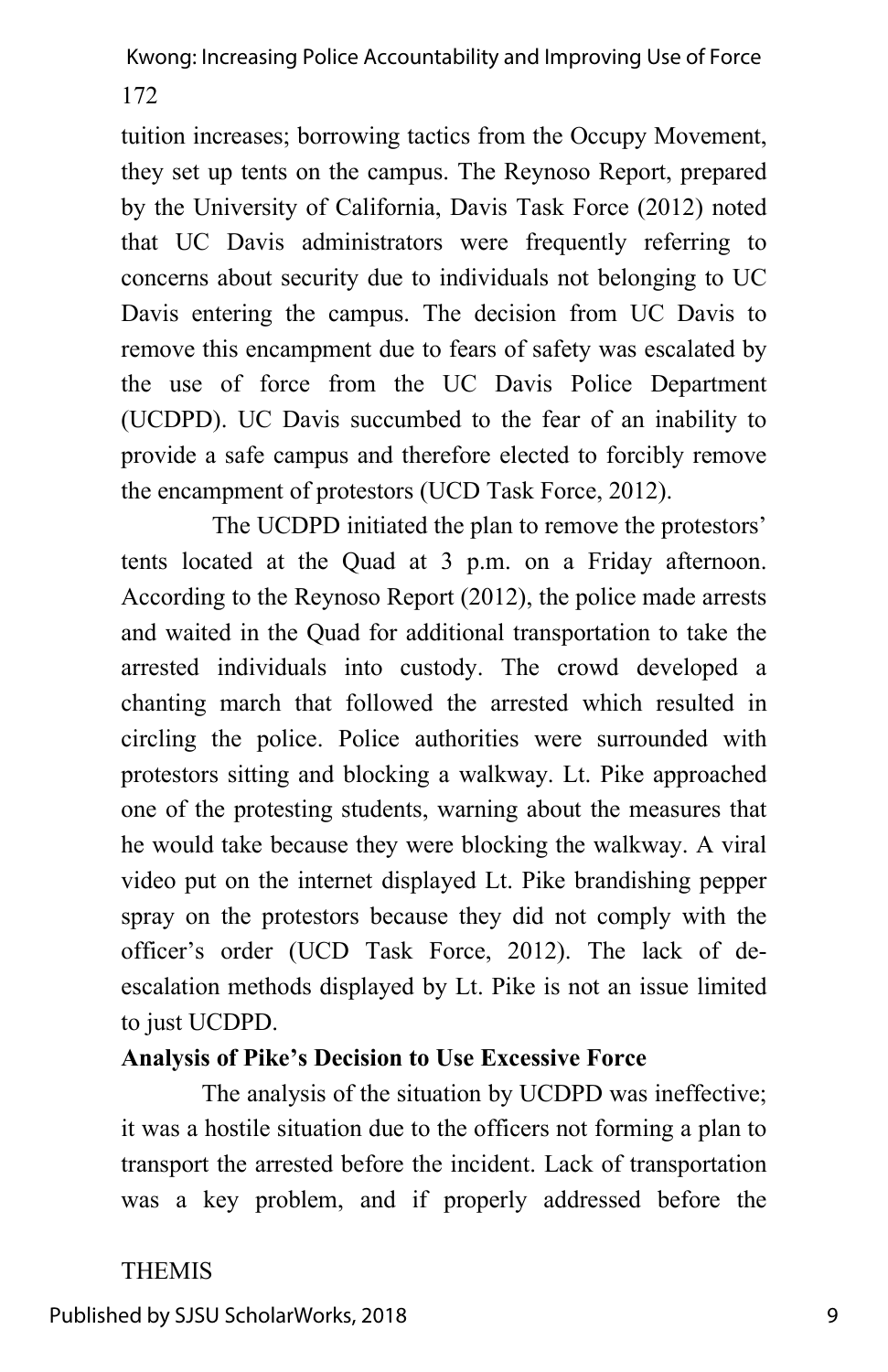operation, the use of force could have been avoided. The Reynoso Report (2012) noted that during different instances some officers were even able to move throughout the crowd surrounding them because it was not a tight circle. Those officers were not met with resistances from the crowd, yet Lt. Pike was in the subjective belief that the crowd was hostile and thought it was necessary to use pepper spray (UCD Task Force, 2012). The consequence of Lt. Pike's poor decision of using excessive force through pepper spray did not lead to UCDPD's goal of dispersing the nonviolent uncooperative protesters and instead escalated the situation. Lt. Pike's decision to use pepper spray on the UC Davis students illustrates the corrections needed to policies and procedures for improved police tactics.

## **Reasonable vs. Excessive Force**

Reasonable force taken by law enforcement can be justified under specific circumstances. Use of force, as defined by the DOJ, is essentially objective use of force under reasonable police officer rationalizing of the totality of the circumstances (DOJ, n.d.). UCDPD lacked transportation for the arrested, and under low level resistance they enacted a high-level force to handle the situation. In the end UCDPD failed to control the situation. The actions of UCDPD were not reasonable and were excessive. The proper level of control tactics could be exerted through reasonable officers, using their resources efficiently.

Excessive force is unjustifiable; it breaches the guidelines that police are supposed to follow. The NIJ website defined use of force for a police officer as a measure displayed only when other methods of action cannot effectively work to restore control and safety (NIJ, 2016). Lieutenant Pike's threat assessment did not consider all the consequences and neglected to enact different de-escalation methods. Instead, he used an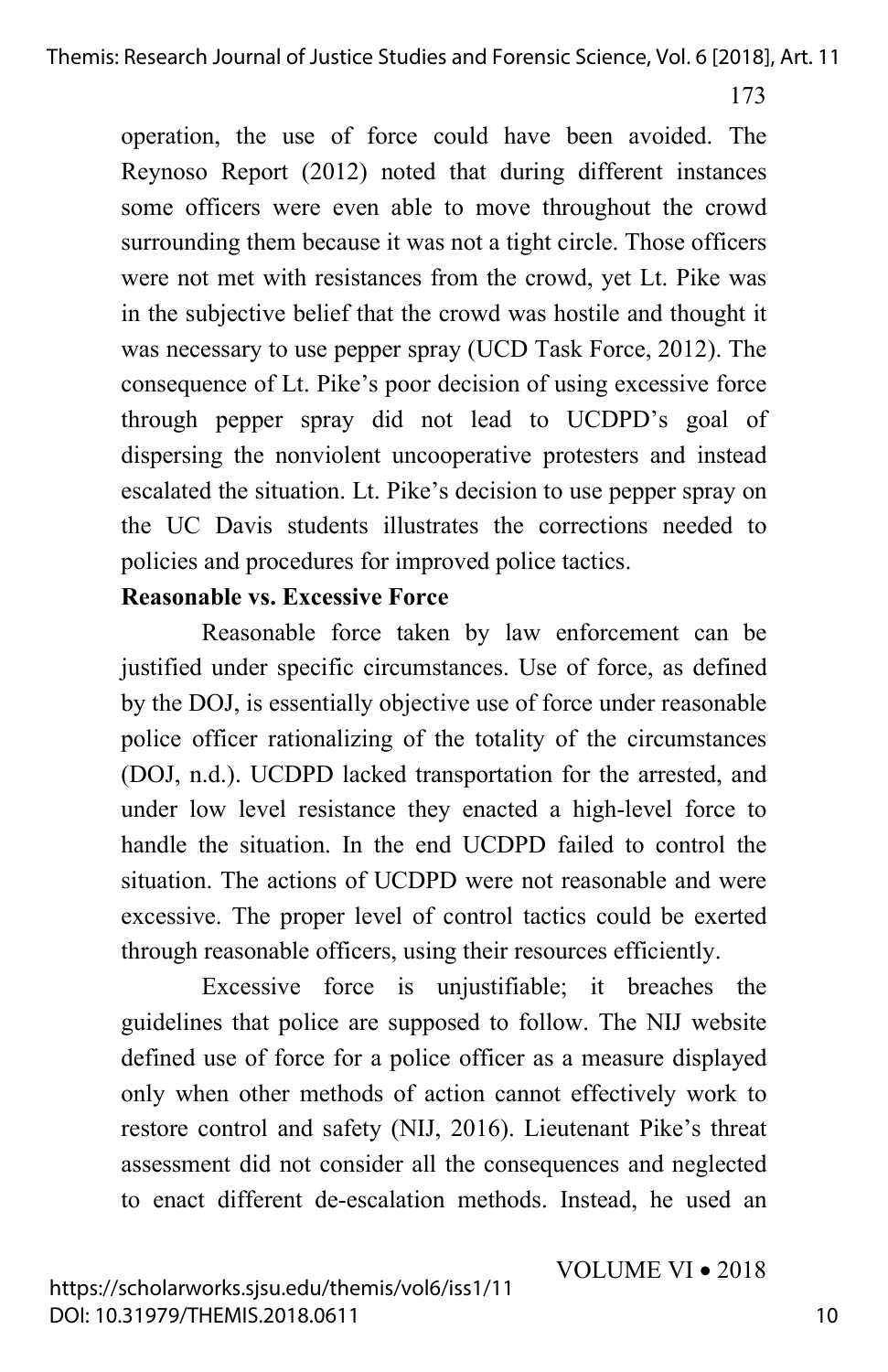174

improper amount of force which only proved to be harmful and ineffective. A reasonable use of force should be objective rather than subjective. As further indicated in the Reynoso Report (2012), Lt. Pike and other officers did not follow the objective basis of appropriate analysis of the situation. Furthermore, the weapon used was a MK-9 pepper spray that is unauthorized for UCDPD, as well as a higher grade than the normal pepper spray MK-4 (UCD Task Force, 2012). Insignificant training can be detrimental to critical situations that officers are constantly facing. Without proper established policies or procedures to help govern the best actions police should take, there can be damage to civilian trust (Office of Community Oriented Policing Services, 2015). This incident was poorly handled due lack of proper training, policies, and procedures for the on-campus demonstrations. Awareness of the situation and a thorough cost benefit analysis is crucial.

## **Use of Force in Staten Island by New York Police (NYPD)**

The totality of the situation needs to be assessed by police officers, as well as a cost-benefit analysis when deciding which level of force to deploy. Training to lessen the occurrence of injury or death should be of the most important. In the arrest of Eric Garner, he was subjected to a low-level force method to arrest him using "Empty Hand Tactics (Takedowns)" as listed in "Use of Force". This case using a chokehold is seen by some as an unauthorized level of force while others, like the police union, see it as a justified takedown method (Bode, Katz, & Kapp, 2014). Despite the belief of the police union and others, Garner died shortly after the so-called low-level use of force utilized on July 17, 2014 by undercover officers, even after informing them he could not breathe. In this case, the selected use of force was ill-chosen and adequate de-escalation attempts were neglected.

## THEMIS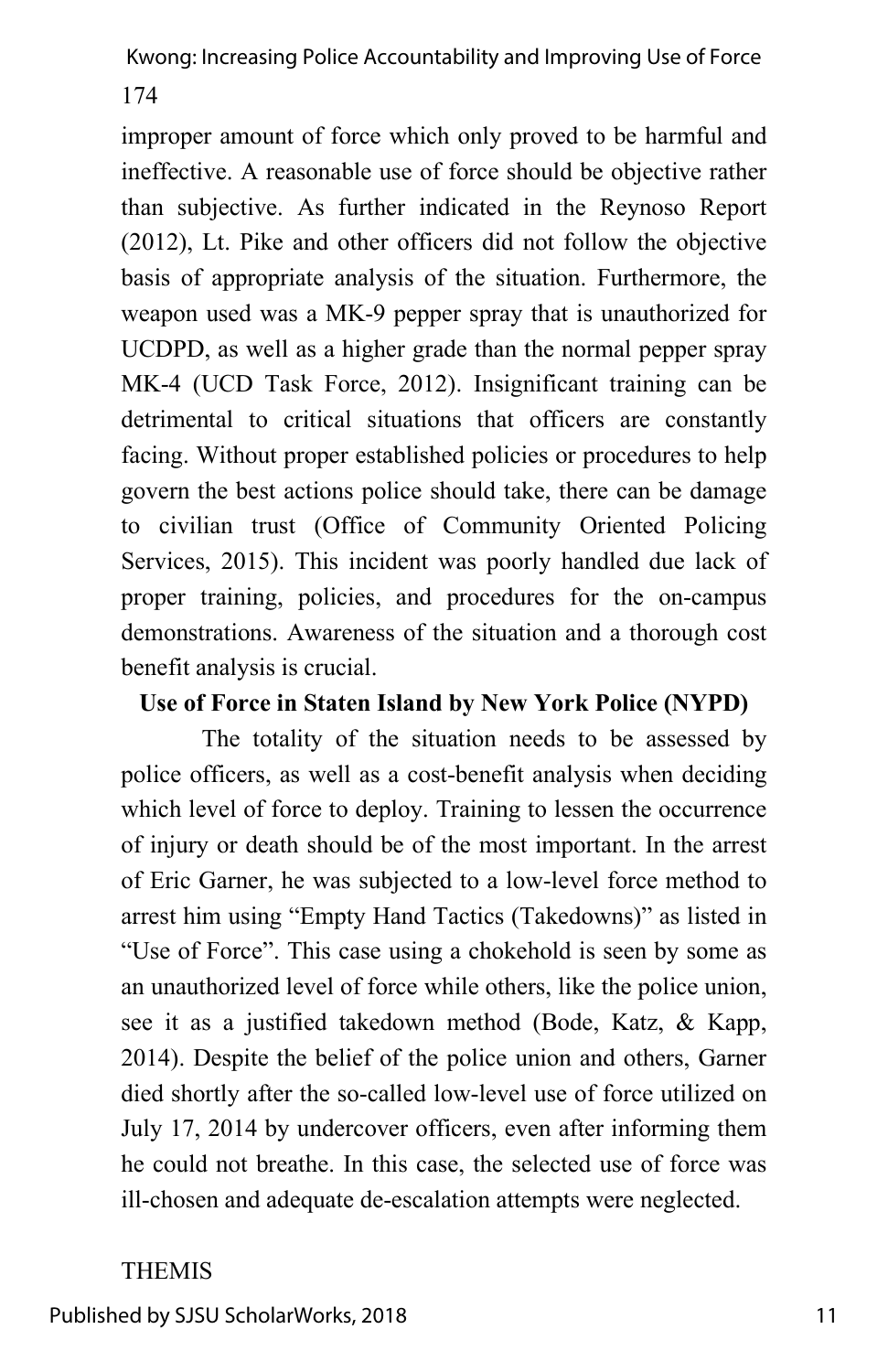Themis: Research Journal of Justice Studies and Forensic Science, Vol. 6 [2018], Art. 11

175

#### **Use of Force Policy, Procedure, and Training**

There is no doubt that the police have a difficult job; their daily responsibilities require the ability to consider all necessary information to make the right choice that will allow them to effectively gain control over the respective situation. Under the de-escalation category of Use of Force, it states, "Clearly, not every potential violent confrontation can be deescalated, but officers can do impact the direction and the outcome of many situations they handle, based on their decisionmaking and the tactics they choose to employ" (DOJ, n.d., p. 6). Naturally, context is important and making the decision to use pepper spray can result in the undesirable escalation of a situation. Taking the UC Davis pepper spray incident, the Reynoso Report (2012) found that no members of the UCDPD were trained to use the MK-9 pepper spray. Not only do the police need to know how to use de-escalation methods properly, they also need to be held responsible for their decisions and should not have access to weapons they are not trained to use.

#### **Penalties Related to Excessive Use of Force**

Depending on the case of excessive use of force, this is punishable by fine and, or imprisonment. Police have special guidelines that are bound to them because of their position, called "under color of law", and deviations from it can result in the aforementioned punishment (DOJ, 2015). In addition to fines and imprisonment, the careers of the officers may be terminated; these reprimands can leave them with a record and prevent them from being rehired as an officer. In the case of Lt. Pike, he was placed on administrative leave after the pepper spray incident and his time at UC Davis ended on July 2012. Despite the viral outrage Lt. Pike received because of the inappropriate use of force he used, he won a claim for worker's compensation

VOLUME VI • 2018

https://scholarworks.sjsu.edu/themis/vol6/iss1/11 DOI: 10.31979/THEMIS.2018.0611

12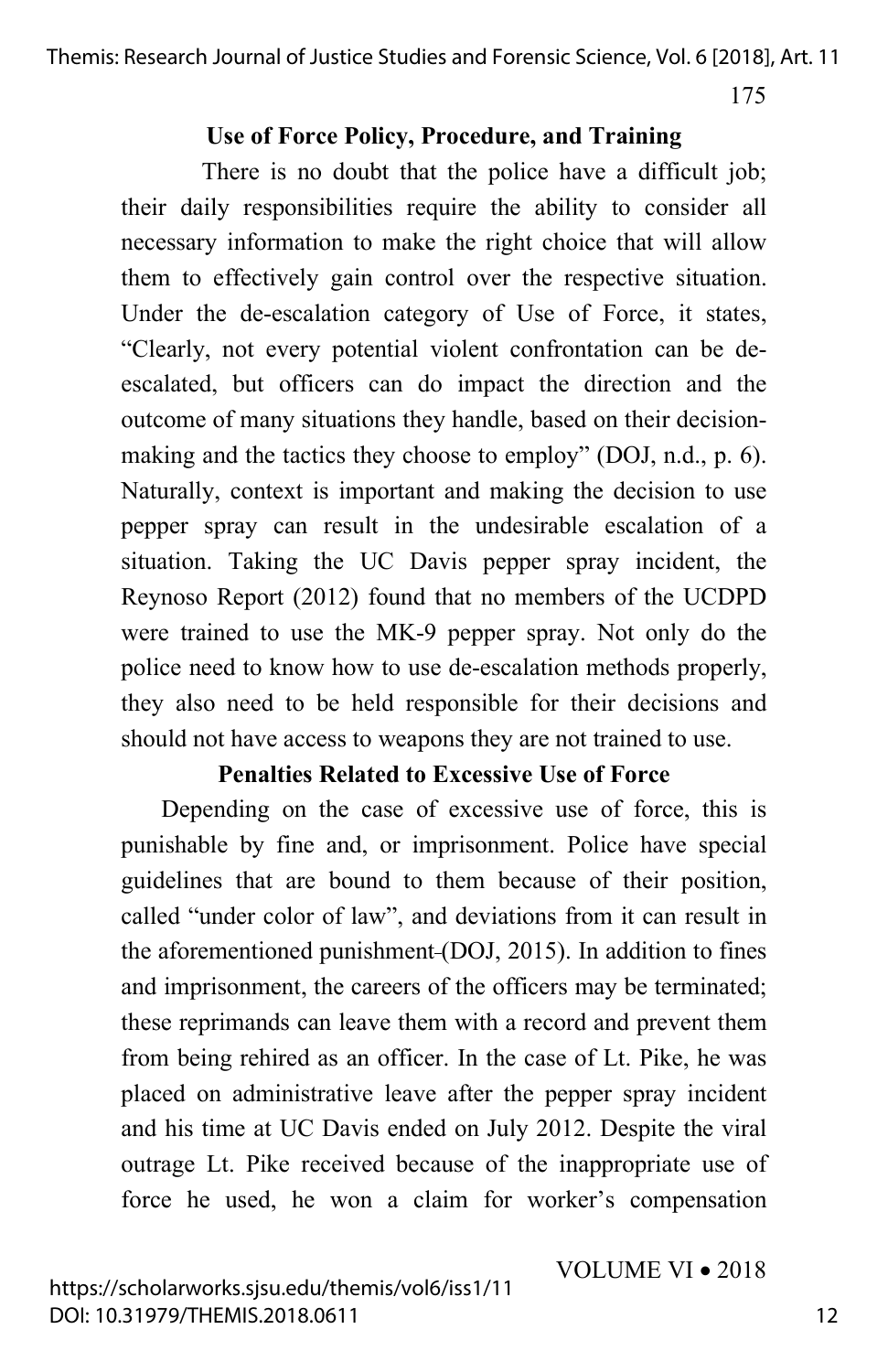(Garofoli, 2013). To reach a settlement fairer for all parties, it is important to address the roots that lead to misuse of force, which is the training and updating policies for police officers.

#### **Solutions**

There is a lack of universal policy and structure in police departments as well as in training and education standards (DOJ, n.d.). The variations and lack of uniformed policies, standard, training, and education leads to inefficiencies in handling situations. Some officers may not be well trained or informed when it comes to understanding the different options that police can utilize when an officer needs to take control of a situation; not all of those options include a method of force. Setting a bar by which all police should be held to can provide informative decision-making actions for police. The UC Davis Task Force highlighted this in their report:

> A similar such institution is the California Department of Corrections, a statewide sworn law enforcement agency that has one set of core policies (e.g. one use of force policy, one training curriculum for crowd management, etc.), while allowing… flexibility to address unique local realities differently. (UCD Task Force, 2012, p. 128).

To fix the problem, an appropriate approach to better structuring, training, and standards for police is necessary, such as better implementation of modern technology within police training.

To aid in policing methods and practice is the use of technology, however technology is dependent on the location in the U.S. In Arizona, current technology equipment is being implemented to train their law enforcement as a form of practice through virtual reality courses (Cassidy, 2016). The contract to

## THEMIS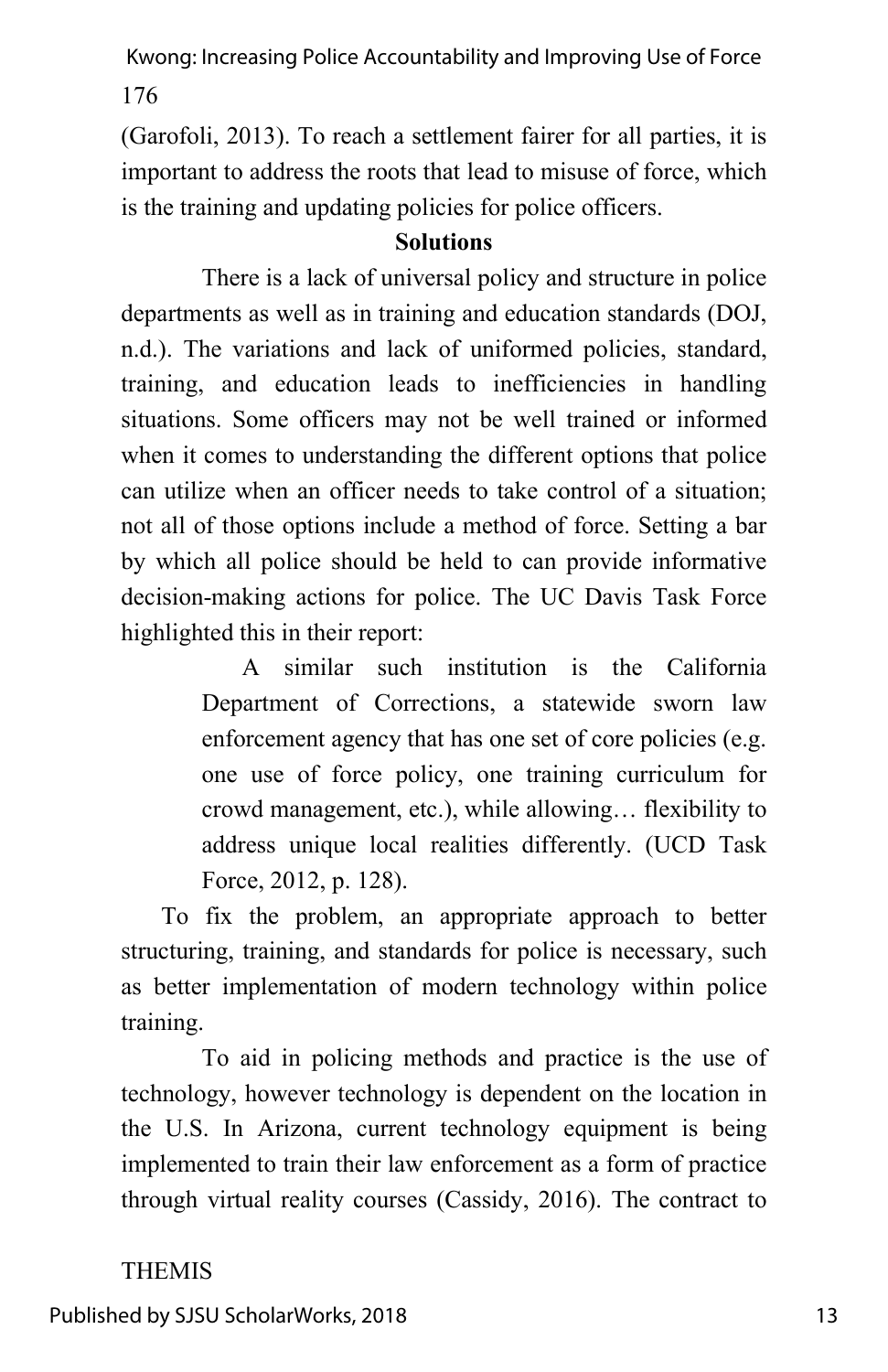utilize the virtual reality technology gained support from the civil rights organization branch president of the NAACP because of the idea to focus on de-escalation training (Cassidy, 2016). These types of practices gained from the use of virtual reality have a great potential to strengthen decision making before a real life confrontation. The training and education police gain is a large piece when implementing reform, but emphasis on keeping officers accountable for their actions needs to remain in consideration. Different parts of the U.S. have varying jurisdiction that produces inconsistent standards, such as their training regimes and hiring procedures (DOJ, n.d.).

# **The Need for Improved Police Accountability and Reliable Hiring Methods**

One of the problems with excessive use of force by officers is due to a flawed hiring system. Some police officers are unfit for their position, and the Justice Department and their partner have initiated a solution of utilizing a database to address this (Williams, 2016). Mike Becar, the executive director of the organization collaborating with the Justice Department, described a database they have created to manage around 21,000 names of police officers whose powers have been removed, however the organization lacks proper resources to do a thorough job. (Williams, 2016). The database evaluates the records to prevent harmful practices from occurring, which is useful information to the hiring process. To ensure safety of police officers and the communities they serve, qualified individuals passing background checks should be mandatory. Not all police departments are required to use a database to do background checks and the federal government lacks a database to adequately store, update, and maintain information (Williams, 2016). Changing policies to include thorough background checks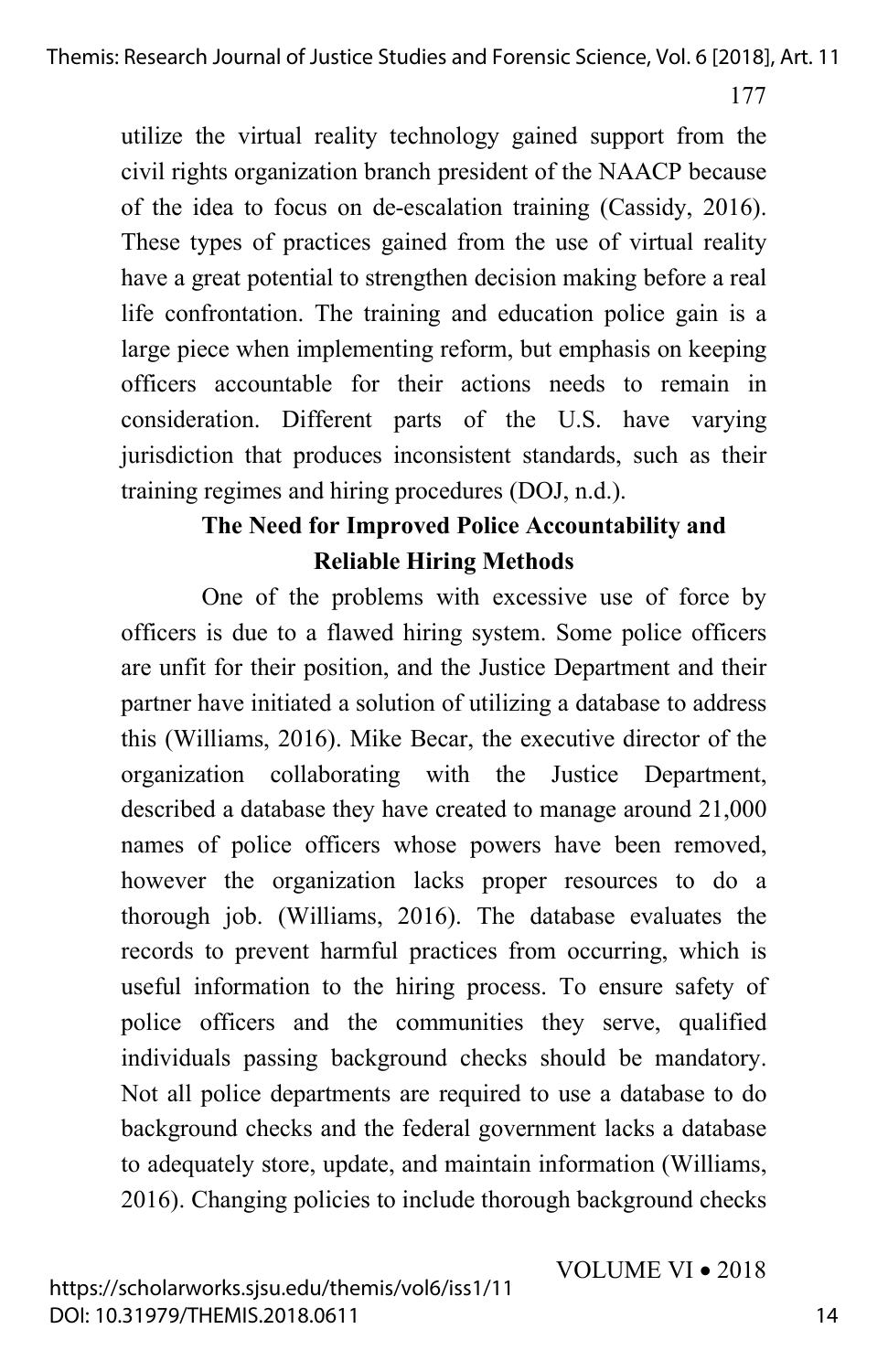can hold police more accountable. Creating a portal for formal complaints against officers from the community can also help aid in accountability (DOJ, n.d.). Investigation into police officers and decision making on punishment should be installed in a uniform national level. In addition to departments fully knowing who they are hiring, their records should irrevocably and publicly reflect their past transgressions to offer the community a sense of peace in knowing the type of police officers that serve their communities. Maintaining a database that is accessible for internal or public use is one way to prevent high-risk officers from securing employment. Preventing officers with a history of incompetence, gross misconduct, or excessive violence from obtaining a job as an officer could save lives. For example, the circumstances regarding the untimely death on November 22, 2014 of Tamir Rice clearly demonstrate the need for improved background checks and record monitoring. In the case of Tamir Rice, there was an immediate use of excessive force without any de-escalation technique attempts once the officer approached Tamir Rice, a 12-year-old boy playing with a toy gun. The subjective beliefs of the officer, Timothy Loehmann, led the situation to escalate as he fatally shot Tamir Rice believing the toy gun was real. During his background check, the Cleveland Police Department admitted to not reviewing the personnel file of Loehmann (Mai-Duc, 2014). Such situations inspire an urgent need for reform. Doing so can prevent unnecessary escalations of harmless situations due to police officers with questionable legal records.

When hiring police officers, background checks should be extensive; short-cuts that circumvent the hiring process should not be allowed. The U.S. fails to implement a nationally recognized standard that would require a rigorous background

## THEMIS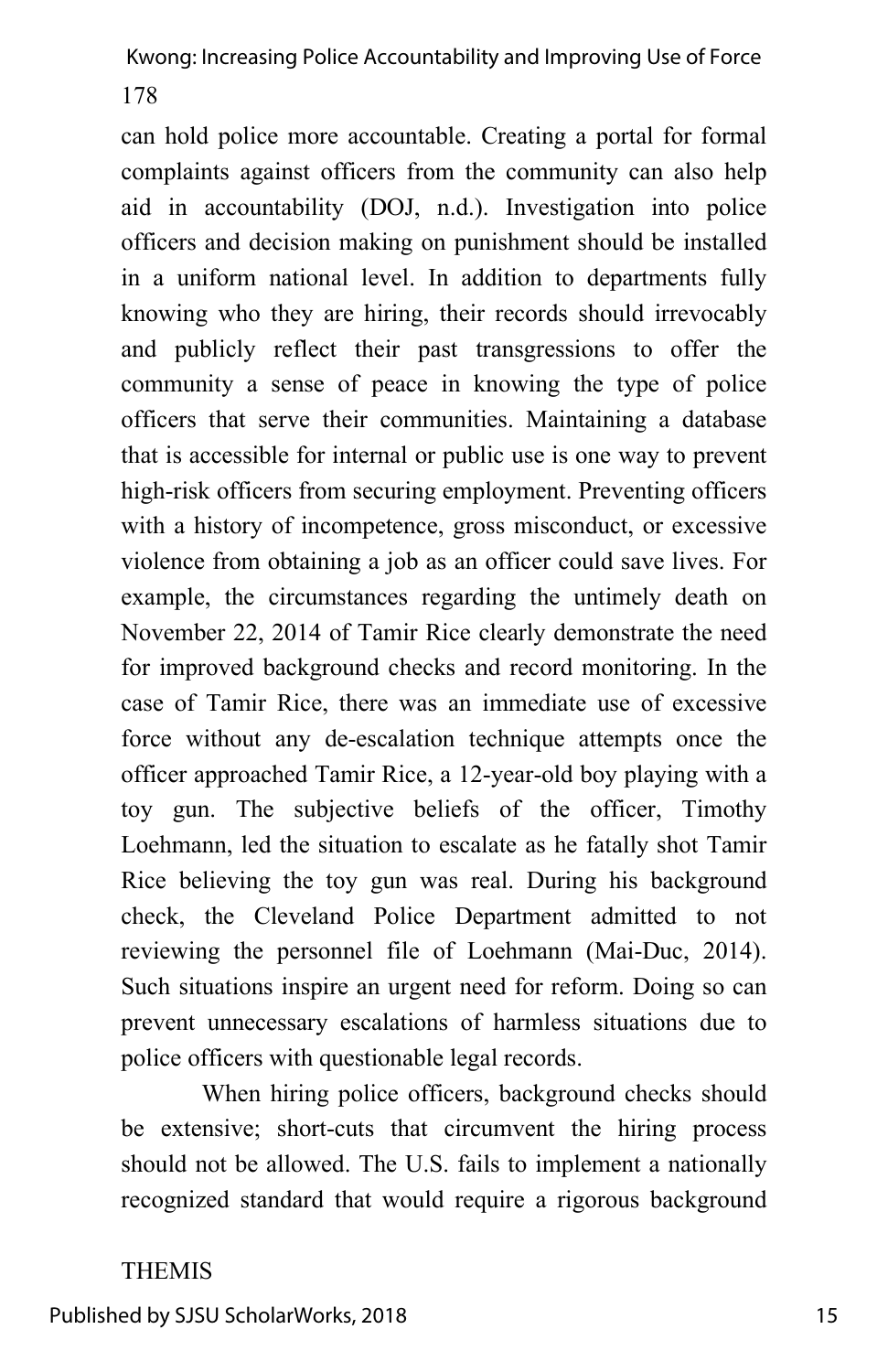check and may ultimately lead to avoiding tragic occurrences such as in the case of Tamir Rice. Aside from not reviewing his personnel file, supervisory colleagues of officer so-so, found Rice's shooter to present emotional instabilities and deemed him as someone who was void of the necessary experience and confidence to effectively execute the primary responsibilities of an officer (Mai-Duc, 2014). There is no current policy requiring personnel file checks within the police department, and changes to those policies are in the works. (Mai-Duc, 2014). Prevention steps exists, but are not mandatory in all police departments. Policy changes are critical in the prevention of further cases of problematic officers from repeating poor practices. Therefore, a standard to discover and respond to these red flags needs to be implemented in order to adequately address officers like Loehmann. Unjustified cases of excessive use of force, or even fatal cases such as Tamir Rice demonstrate the devastating impacts that the misconduct of troubled police officers have on their respective communities and across the U.S. Without a unilaterally mandated legislation on the matter, more tragedies are likely to occur and devastate communities across the nation.

## **Police Accountability Challenges**

Depending on the severity of incidents incurring in a police officer's records, they should be addressed with appropriate disciplinary actions to promote better policing performance. Rather than erasing possible blemishes in an officer's career or resigning, are disregarding the accountability and transparency purposes of the records. Incentivizing and encouraging improvements to police should propel a cycle of building good practices and community trust. Record purging or the ability to resign without negative consequences does not create the opportunity for positive change. A fatal police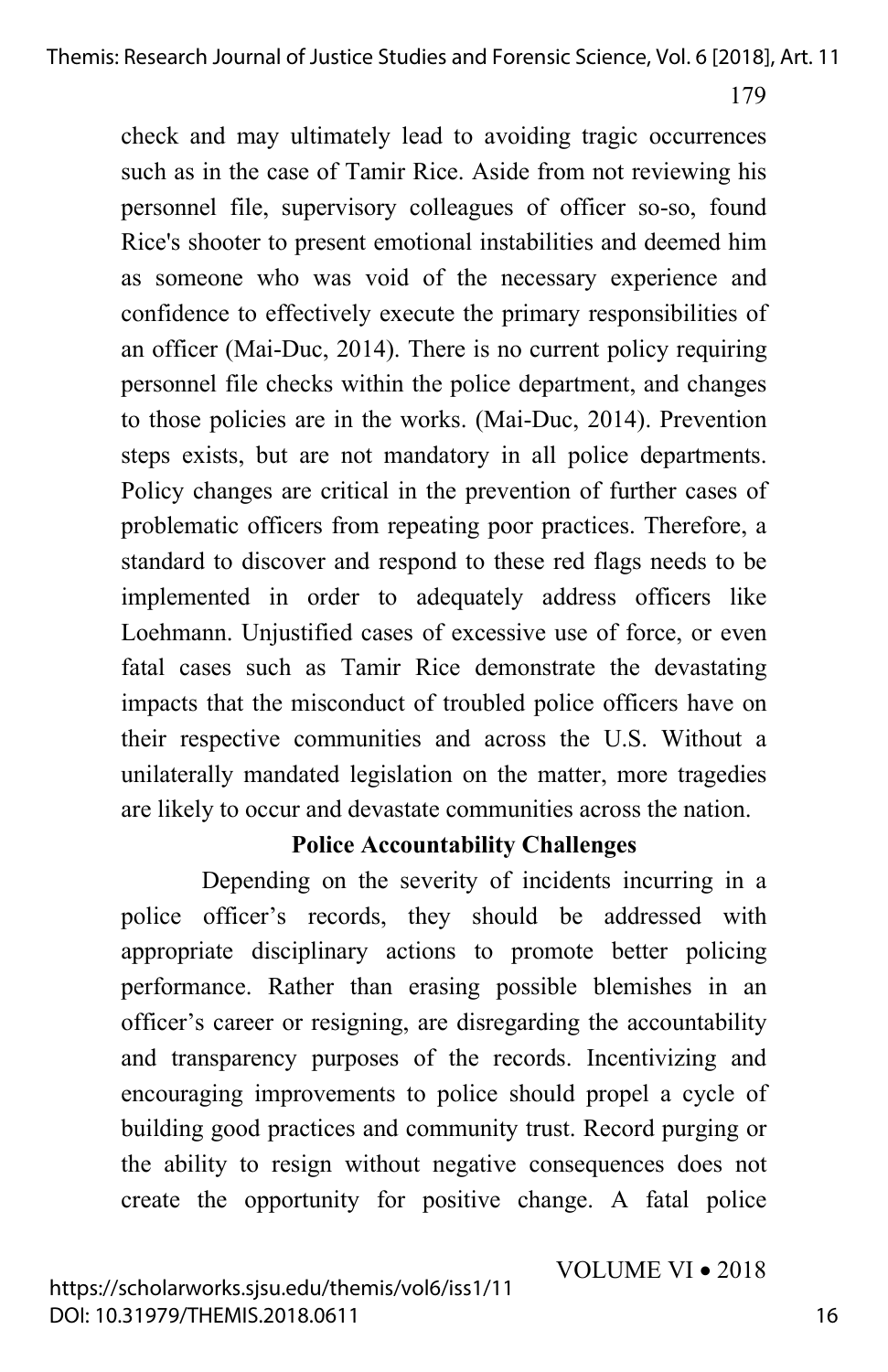involved shooting of Michael Brown is a case highlighting the importance of records and reviewing them. If need be, initiate an investigation on the officer in question. Brown was shot and killed by Jennings, Missouri police officer Darren Wilson. This particular police department was discontinued by the Jennings city council because of the tension between the black residents and white officers, as well as other problems such as corruption from a lieutenant in the department (Leonnig, Kindy, & Achenbach, 2014). Permitting the ability of reapplying after such a serious incident is a red flag that the current system is not governing police officer records effectively. Death occurred due to a relaxed hiring process, the action of moving grants problematic officers the benefit of not being properly disciplined and have a high possibility of causing similar situations from occurring again.

A way for an officer to continue that line of work despite serious complications would be to move to a different department and reapply. The type of police officers involved in this process of changing locations are referred to as gypsy cops. Similar to Darren Wilson, this was the case for Eddie Boyd III. Officer Boyd was able to move to another police department after an unsuccessful stint as an officer for the St. Louis department. According to the Missouri Department of Public Safety, Boyd left his employment because he had at least two abusive engagements, each involving a gun and a minor, as well as preparing false documents (Williams, 2016). Despite these serious accusations, he was not deterred or prevented from reapplying as a police officer for a different Missouri police department.

Undeniably, higher standards for police hiring practices are vital, but there is also significant need for well-maintained

#### THEMIS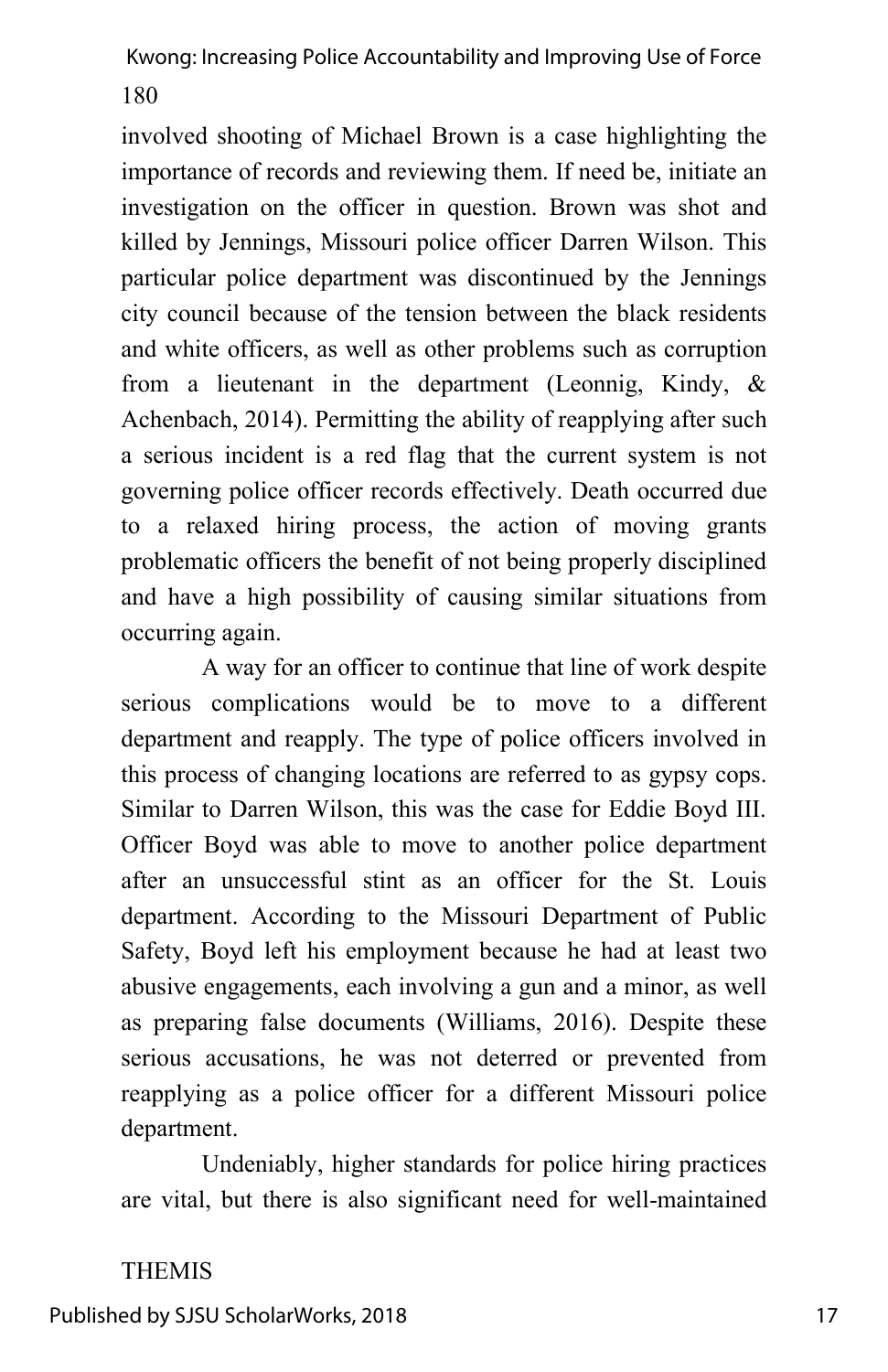databases and records that promote the hiring of qualified police officers. Hiring officers with poor police career records will only create more problems in the communities of which they are employed. The permitting of hiring officers with prior incidents on their police records unduly add to the challenges of crafting reliable and honorable police forces. Establishing a consistent hiring method may remove the cycle of police officers that sometimes use dangerous and poor policing onto multiple counties. During an investigation following Brown's death, a policy group called the Police Executive Research Forum discovered that Missouri's police hiring process was inappropriate. Disciplinary measures were lacking and instead of termination, resignation was acceptable to avoid the negative connotation of being fired added to their records (Williams, 2016). This a serious issue where problematic officers are able to join another department regardless of their previous bad performance

# **The Problem Purging Creates and Its Effect on Police Accountability**

The removal of incriminating police records is referred to as purging, and it needs to be addressed. The National Criminal Justice Reference Service (NCJRS) defines purging as "destroying so no remains are left in a way that the record cannot be linked to an individual." (SEARCH Group Inc., 1981). Chicago's police records state that different police contracts exist where purge clauses can function so that penalties can be removed after two years, as is the case for the Cleveland Police Department (Flores & Simon, 2015). The continuation of this practice has gone on without reform resulting in unjustified deaths and injuries. The deceptive nature of purging promotes unqualified candidates, allowing a cycle of poor policing.

VOLUME VI • 2018

https://scholarworks.sjsu.edu/themis/vol6/iss1/11 DOI: 10.31979/THEMIS.2018.0611

18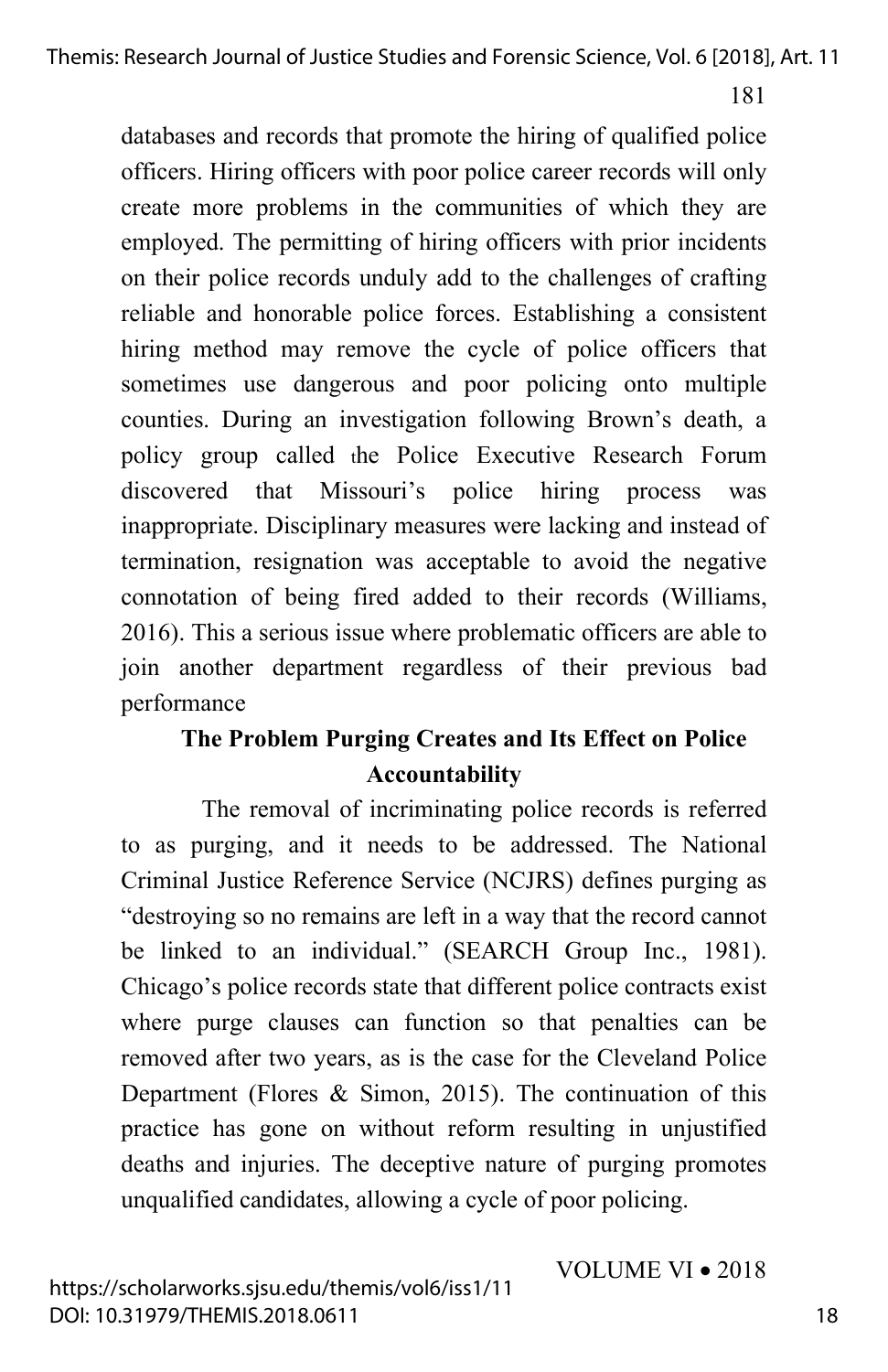The diverse problems plaguing police departments across the U.S. require immediate improvements. The city of Chicago had some large cases of poor policing, which directed attracted attention from the DOJ and the Task Force for 21st Century Policing to investigate. A police union called The Fraternal Order of Police demanded the city of Chicago to destroy police records of misconduct older than 5 years, otherwise it would violate the agreement they have with the city (Flores & Simon, 2015). The interests for police officers should be the people they are serving, and the records are important to form trust and accountability between the community and the department. Chicago, Illinois holds police records of misconduct in great importance for perseveration for legal, administrative, and warrants reasons. The prevention of removing police records of misconduct can greatly improve situations involving police accountability.

# **Example of a Broken Police System: Chicago Police Department (CPD)**

After serious incidents involving problematic police officers, the Chicago's police officers and their practices were questioned (DOJ, 2017). The DOJ and district of Illinois collaborated in an investigation on CPD in which their report discovered that 30,000 police misconduct complaints were made, with only 2% of those leading to disciplinary actions (DOJ, 2017b). Not only was there a large amount of complaints, but there was no action to remedy them. The report recognized that CPD had several issues such as misconduct, inadequacy of training, and a lack of accountability when misconduct occurred (DOJ, 2017b). This contributed to a cycle of harmful police officers because they were not held responsible for their mistakes.

#### THEMIS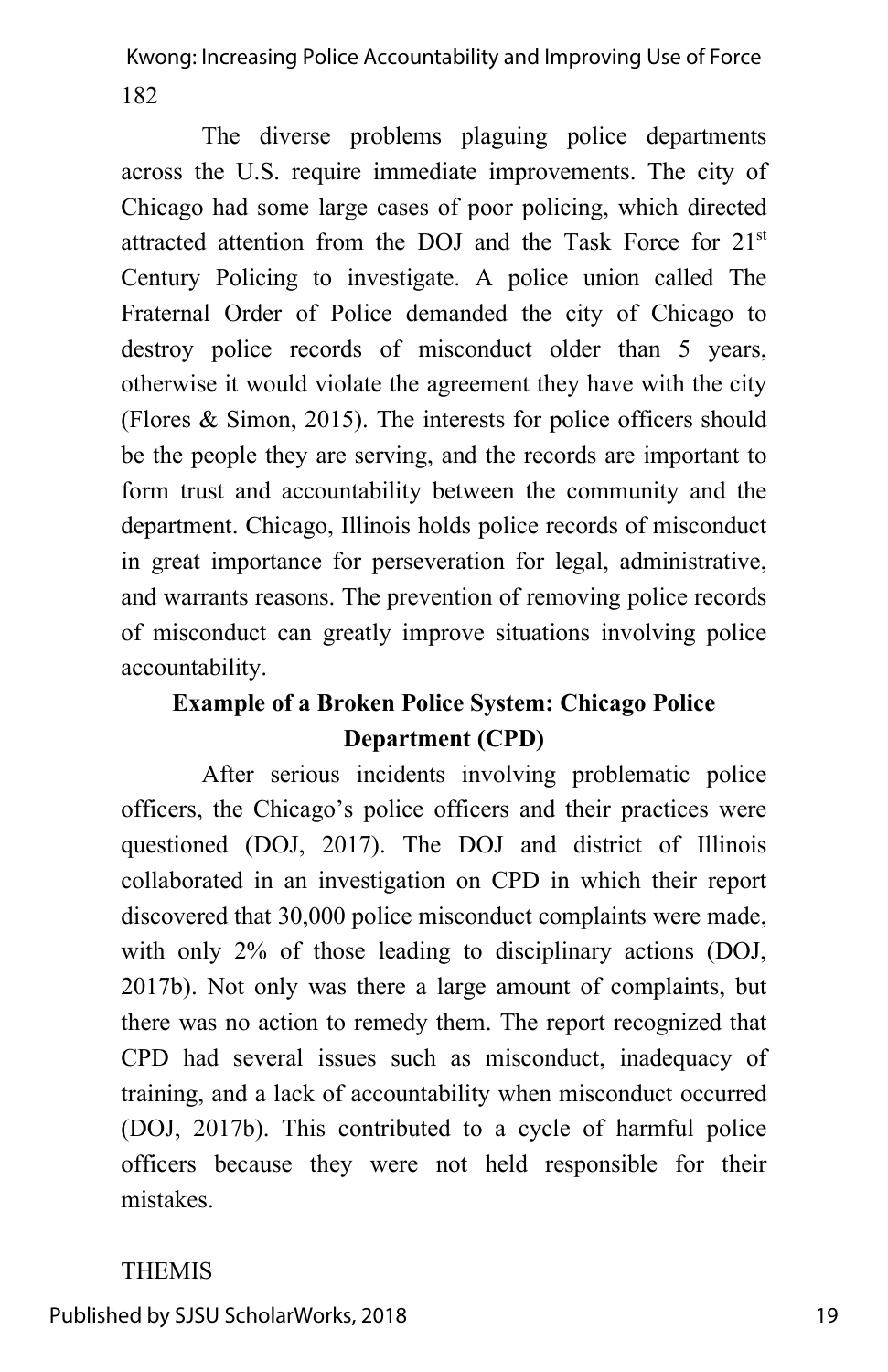Themis: Research Journal of Justice Studies and Forensic Science, Vol. 6 [2018], Art. 11

183

Police officers have paramount responsibilities and should be prepared to handle a multitude of situations as they appear. The DOJ report found CPD officers were not given an adequate amount of quality training for them to perform their duties (DOJ, 2017b). The work pressures that police officers undergo can be very intense, but it is also intense for the confronted individual who may be subjected to excessive use of force. Police officers can be put in dire situations, and for them to not be trained adequately is alarming.

Investigative reports of CPD demonstrated a need of reform to correct police policies, procedures, and training standards. However, CPD is not alone in requiring reform. Similar investigations into police departments occurred in Baltimore, California, Michigan, New York, and many other states. There is an indication for reform, as 69 formal investigations of pattern or practice by the Civil Rights Division were conducted (DOJ, 2017a). There are varying standards in departments across the U.S.; establishing a consistent national standard could limit and prevent issues with police tactics, behaviors, and ultimately increase police accountability.

## **Considering Body Cameras as a Solution**

Body cameras on police are used to help convey context of the situations to the public, but there are still existing problems with the body-worn cameras. An NIJ (2010) study of police use of force saw civilian injury occurring as high as 64% compared to officer injury rate at 20% during use of force cases (Smith, Kaminski, Alpert, Fridell, MacDonald, & Kubu, 2010). Implementing better police accountability policies and higher standards of training for police across the U.S. can decrease injuries. Based on data gathered in 2013, almost 75% of police departments did not use body cameras (NIJ, 2017). Body

VOLUME VI • 2018

https://scholarworks.sjsu.edu/themis/vol6/iss1/11 DOI: 10.31979/THEMIS.2018.0611

20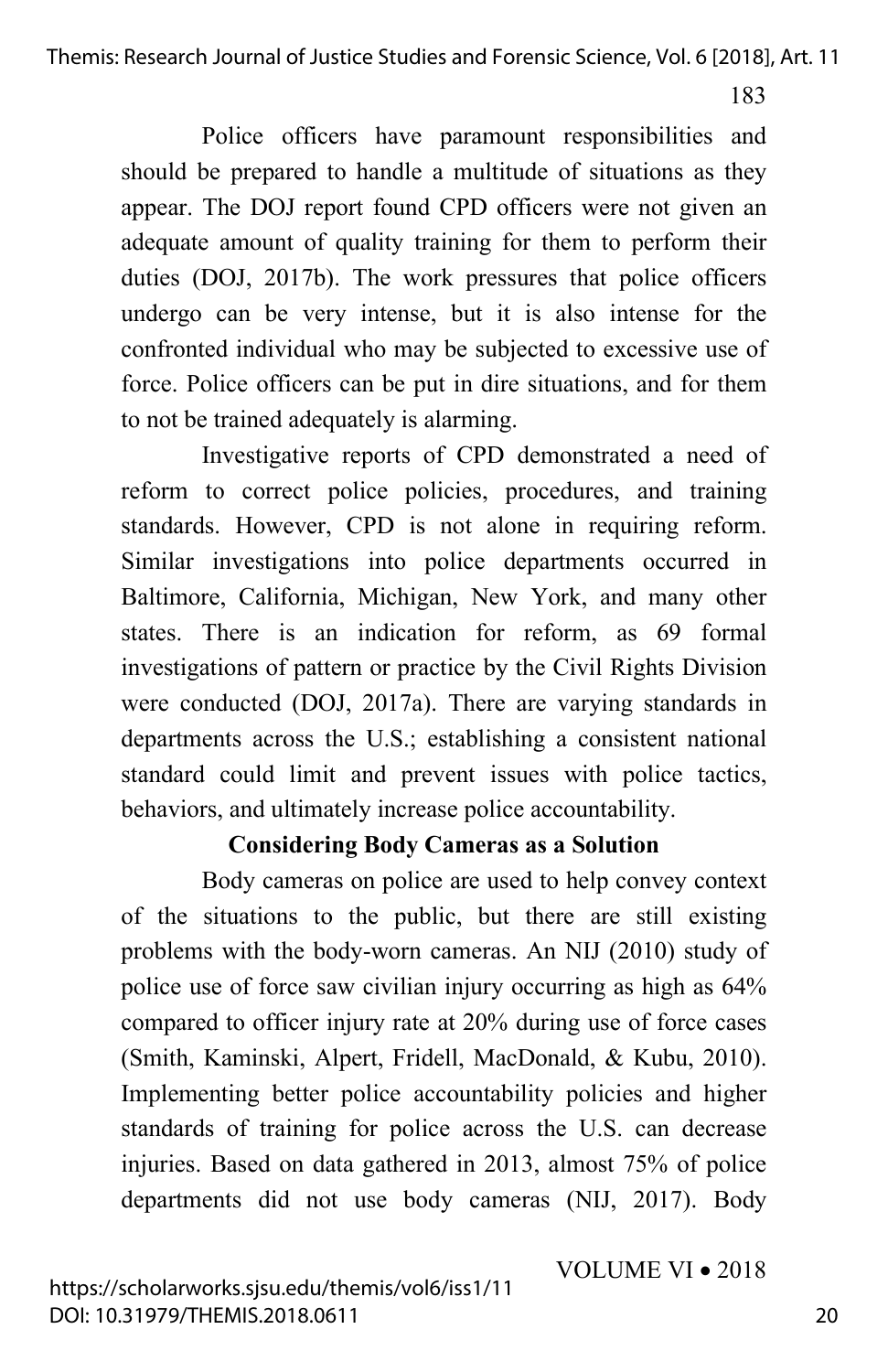cameras establish accountability that prioritizes better conscious efforts of using efficient control methods.

To promote police accountability, body cameras can encourage better practices. In a study done using police body cameras in Rialto, California, researchers found the purpose of introducing body cameras is to decrease use-of-force encounters and public complaints while increasing mutual accountability (Ariel, 2016). In theory, body cameras will record the actions of the police, which encourages fair behavior and not aggregation of the situation. Body cameras decreased the use of force more than half for the whole department compared to previous years (Ariel, 2016). Body cameras support the idea that police officers became more aware of the weight of their actions and therefore take suitable actions to control the situation.

More research is needed before the full implementation of body cameras in order to prepare for instating its corresponding polices and understanding concerns such as privacy. Body camera usage on police officers raises some concerns, such as the privacy of both police officers and community members and the body camera costs, its information storage and disclosure policies are being considered to adjust (NIJ, 2017). Over time, these concerns will likely be addressed and positive results will be achieved through research and development. Additional tools for police officers may appear as sophisticated technology arises.

## **Going Forward**

Some law enforcement officers in the United States have displayed improper disciplinary measures during their encounters. These inappropriate actions have not been punished in a way to dissuade poor judgement calls from occurring again. The issue between law enforcement and the communities they

## THEMIS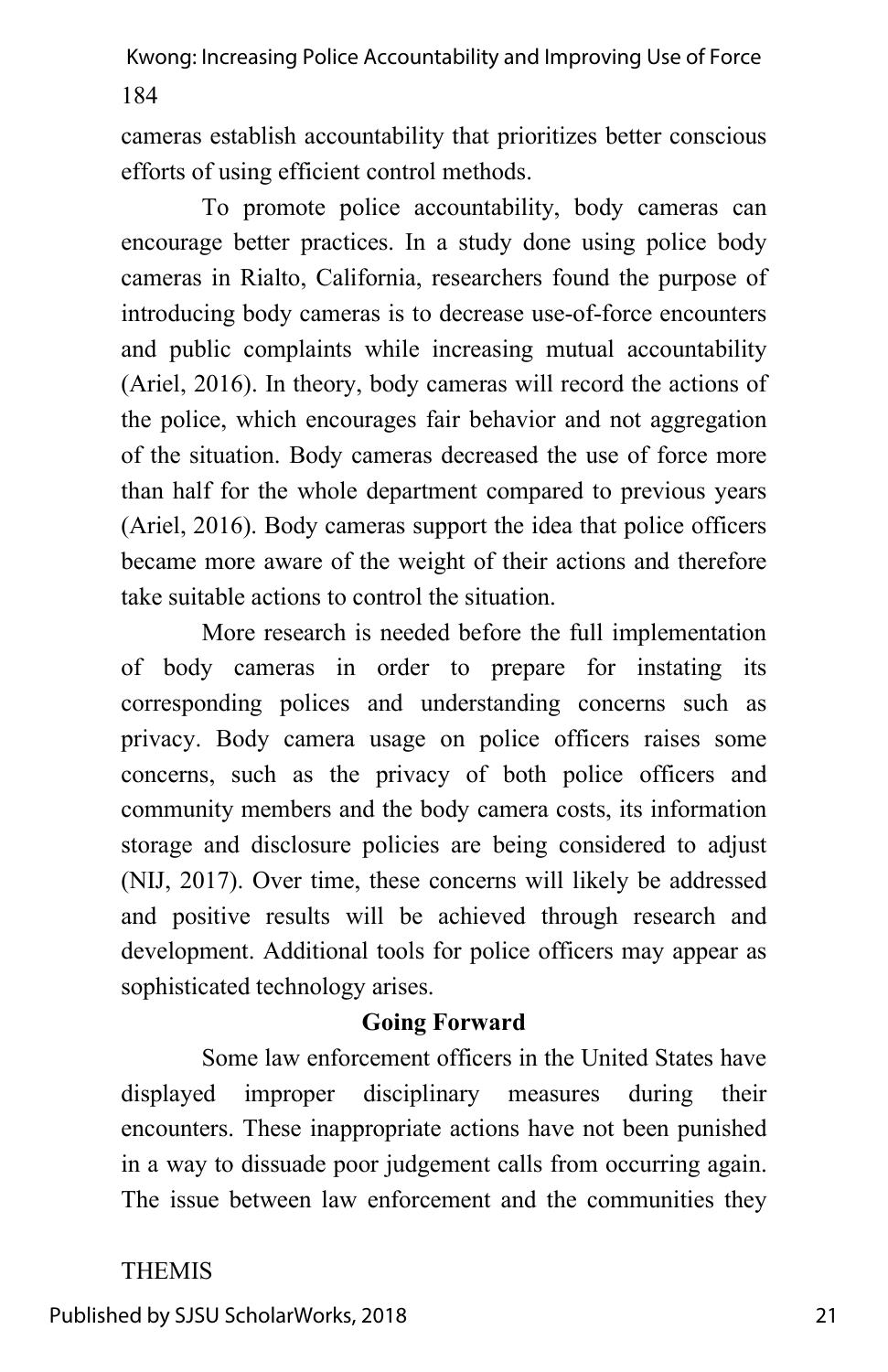serve requires decisive action to address the nonexistence of a uniform standard by reform in policies. The importance of such a reform can create better police accountability and support sustainability. Police officers' decisions have a heavy impact on the situation, so it is imperative the officers consider how they are supposed to act. Incidents such as UC Davis' pepper spray incident or Eric Garner's death showcase how the police and training for police officers have failed, leading to terrible results. The stressed importance of law enforcement to engage in situations without excessive use of force in various trainings will have a positive effect on the relationship between officers and civilians. Valid sources like the DOJ, NIJ, and others share the notion of rectifying current use of force guidelines, procedures, and training to help officers in their decision-making process. Improved training will affect the strategy officers employ and body cameras can hold officer's accountable for their actions. Therefore, officers should undergo retraining immediately as well as increased periodic training to ensure that outdated methods are never used.

A fundamental part of the poor use of force by law enforcement could be linked to the purging of misconduct records. The current hiring process for police officers has huge risks. As seen in cases involving fatal and excessive force on Michael Brown and Tamir Rice. These examples highlight the importance of police background checks and records in order to maintain police accountability. The flawed system allows problematic police officers to continue a cycle of inappropriate policing and the use of excessive force without ever being held accountable. Therefore, there should be consideration in additional funding and a requirement in updated databases of police officer's individual records for all police departments to

VOLUME VI • 2018

22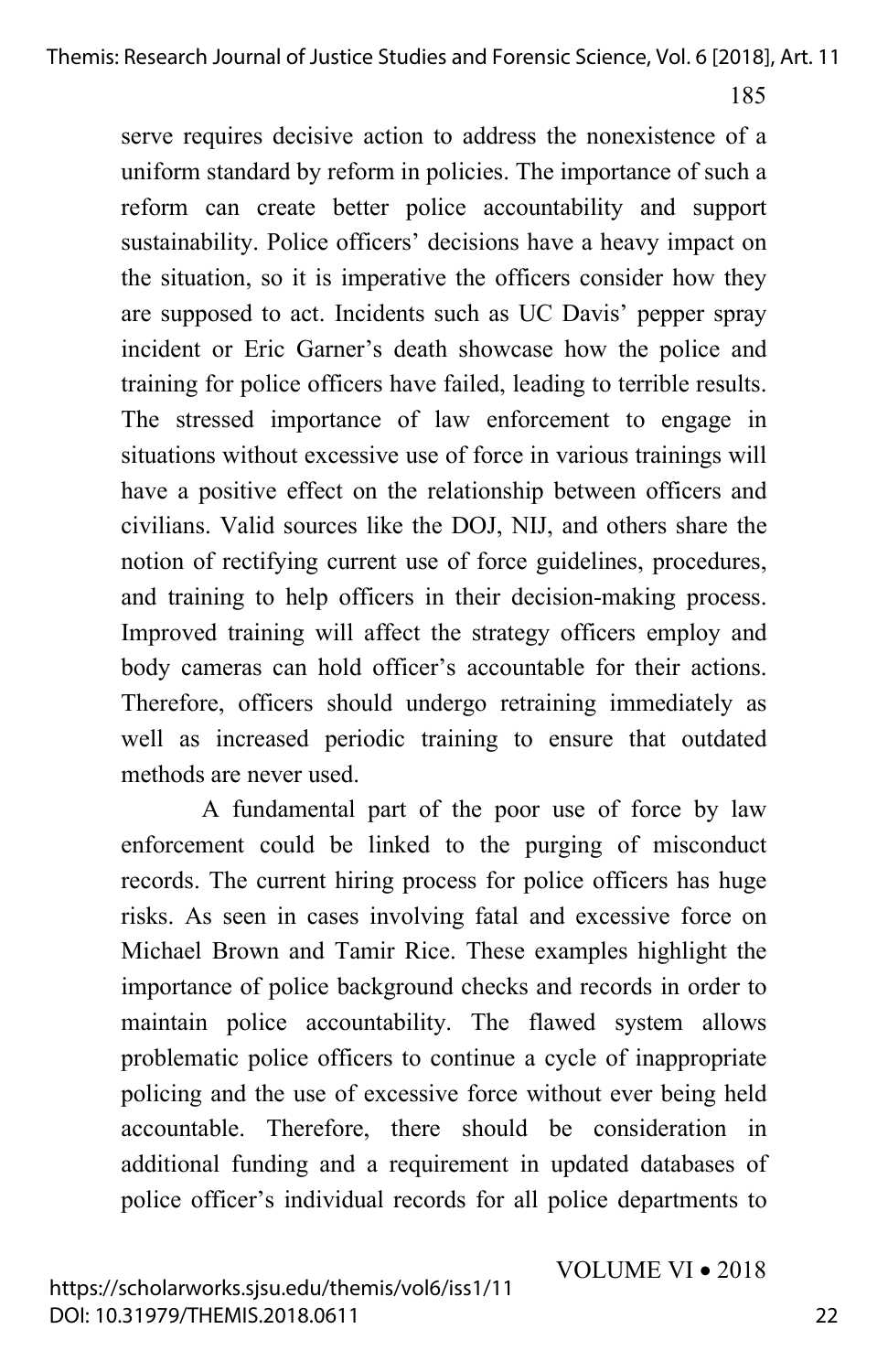use. With support and serious efforts of implementing the recommendations of establishing consistent and uniformed standards and policies can lead to improved policing in the United States.

## **References**

- Ariel, B. (2016, November 28). Police Body-Worn Cameras (Rialto, Calif.). Retrieved from https://www.crimesolutions.gov/ProgramDetails.aspx?I D=499
- Bode, N., Katz, M., & Kapp, T. (2014, August 5). Eric Garner was not put in a chokehold, police unions say. Retrieved from https://www.dnainfo.com/new-ork/20140805/civiccenter/eric-garner-was-not-put-chokehold-police-unionssay
- Bulman, P. (2011, March 3). Police use of force: The impact of less-lethal weapons and tactics. Retrieved from https://www.nij.gov/journals/267/pages/use-offorce.aspx
- Cassidy, M. (2016, December 20). Arizona police to get virtualreality training on use of force; Tempe company VirTra gets contract. *The Republic | azcentral.com*. Retrieved fromhttp://www.azcentral.com/story/news/local/tempe/ 2016/12/20/tempe-company-virtra-awarded-21-millionarizona-contract-police-simulators/95637772/
- CNN. (2013). Los Angeles Riots fast facts. Retrieved from http://www.cnn.com/2013/09/18/us/los-angeles-riotsfast-facts/

## THEMIS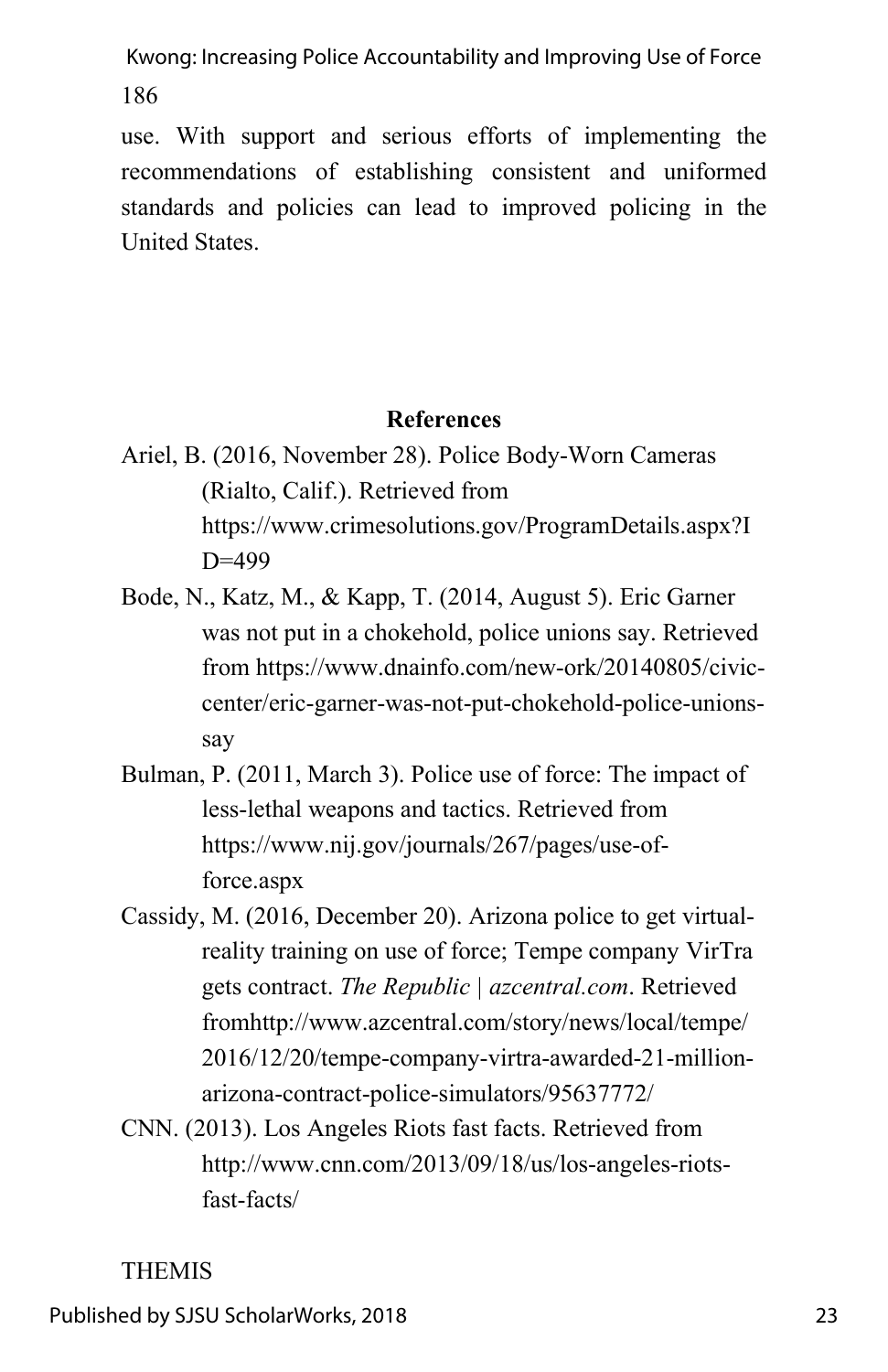- Dewan, S. (2017, March 29). Deconstructing the 'Ferguson Effect'. *The New York Times*. Retrieved from https://www.nytimes.com/interactive/2017/us/politics/fer guson-effect.html
- Flores, R., Simon, M. (2015, December 20). Chicago police misconduct records may be destroyed. *CNN*. Retrieved from http://www.cnn.com/2015/12/18/us/ chicago-police- misconduct-records/
- Garofoli, J. (2013, October 23). UC Davis pepper-spray officer awarded \$38, 000. *SFGate*. Retrieved from http://www.sfgate.com/politics/joegarofoli/article/UC-Davis-pepper-spray-officer-awarded-38-000- 4920773.php
- Hyland, S., Langton, L., & Davis, E. (2015). Police use of nonfatal force, 2002–11 (Rep.). Retrieved https://www.bjs.gov/content/pub/pdf/punf0211.pdf
- Leonnig, C. D., Kindy, K., & Achenbach, J. (2014, August 23). Darren Wilson's first job was in a police department disbanded because of race problems and corruption. *The Washington Post*. Retrieved from https://www.washingtonpost.com/national/darrenwilsons-first-job-was-on-a-troubled-police-forcedisbanded-by-authorities/2014/08/23/1ac796f0-2a45- 11e4-8593-da634b334390\_story.html?utm\_term= .d2d5242f8c94
- Madhani, A. (2017, January 11). 'Ferguson effect': 72% of U.S. cops reluctant to make stops. *USA Today.* Retrieved from https://www.usatoday.com/story/news/2017/01/11/ ferguson-effect-study-72-us-cops-reluctant-makestops/ 96446504/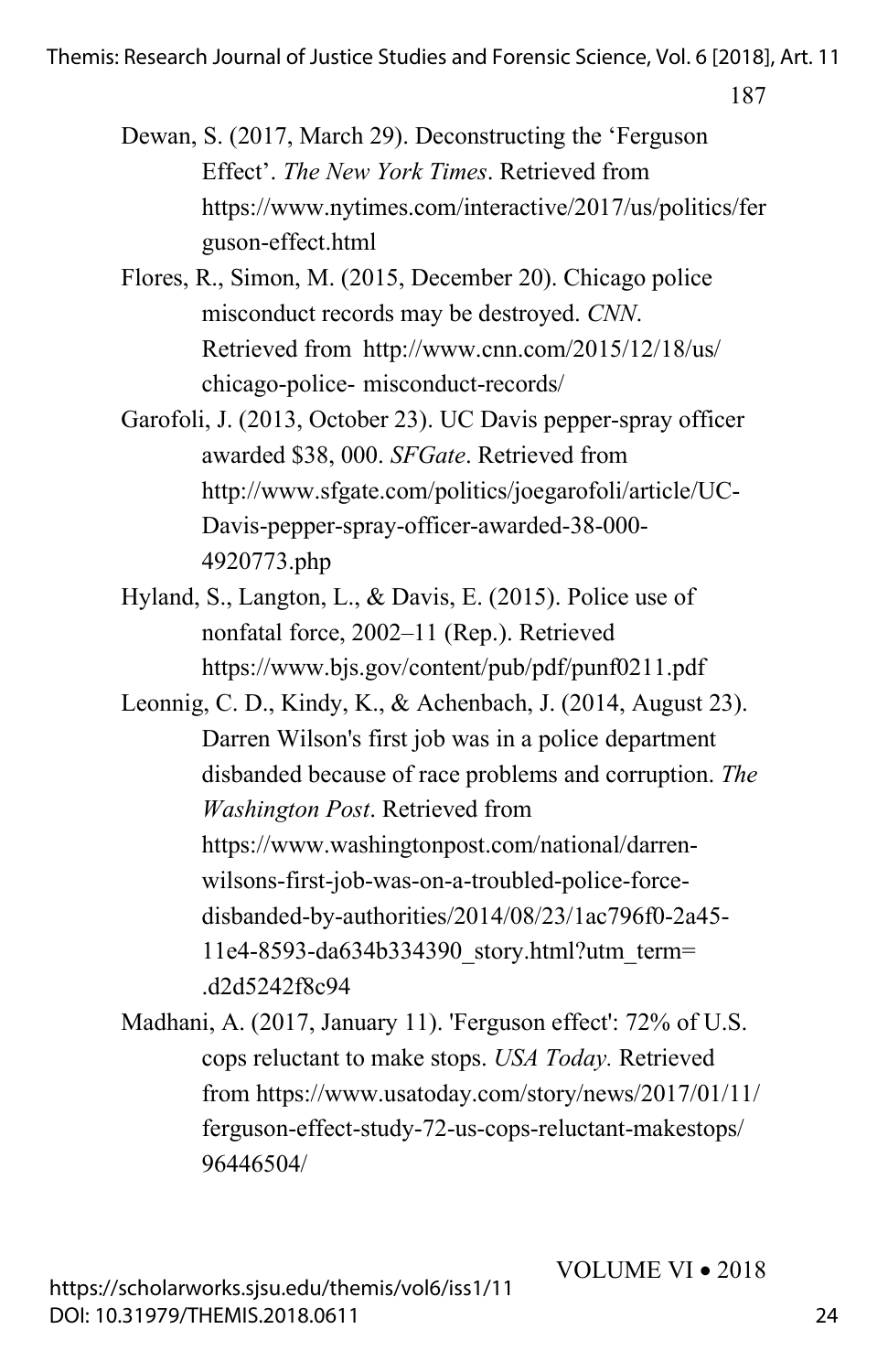- Mai-Duc, C. (2014, December 3). Cleveland officer who killed Tamir Rice had been deemed unfit for duty. *The Los Angeles Times*. Retrieved from http://www.latimes.com/ nation/nationnow/la-na-nn-cleveland-tamir-rice-timothyloehmann-20141203-story.html
- National Institute of Justice. (2016). Police use of force. Retrieved from https://www.nij.gov/topics/lawenforcement/officer-safety/use-of-force/pages/welcome .aspx
- National Institute of Justice. (2017). Research on body-worn cameras and law enforcement. Retrieved from https://www.nij.gov/topics/law-enforcement/ technology/pages/body-worn-cameras.aspx
- Office of Community Oriented Policing Services. (2015). President's task force on 21st century policing: Final report*.* Washington, D.C.: Office of Community Oriented Policing Services. Retrieved from https://riczai-inc.com/Publications/cops-p311-pub.pdf
- SEARCH Group Inc. (1981). Sealing and purging of criminal history record information. Retrieved from https://www.bjs.gov/content/pub/pdf/spchri.pdf
- Smith, M.R., Kaminski, R.J., Alpert, G.P., Fridell, L., MacDonald, J., & Kubu, B. (2010). A multimethod evaluation of police use of force outcomes, final report submitted to the National Institute of Justice. Washington, DC: National Institute of Justice.
- United States Capitol Police. (2017). Police officer application process. Retrieved from https://www.uscp.gov/policeofficer-application
- United States Department of Justice. (2015). Addressing police misconduct laws enforced by the Department of Justice.

## THEMIS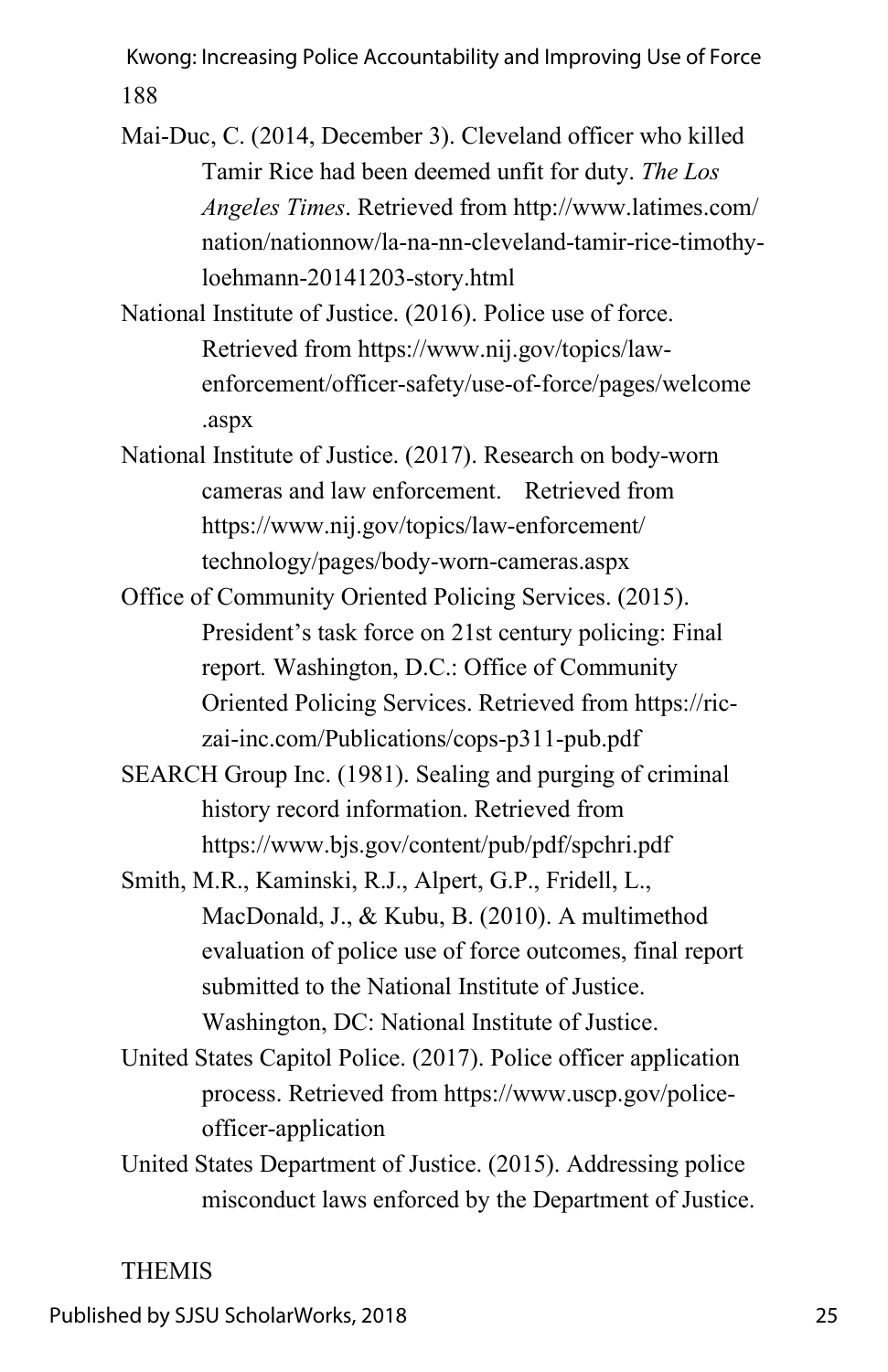Themis: Research Journal of Justice Studies and Forensic Science, Vol. 6 [2018], Art. 11

189

Retrieved from https://www.justice.gov/crt/addressingpolice-misconduct-laws-enforced-department-justice

- United States Department of Justice. (2017a). The Civil Rights Division's pattern and practice police reform work. Retrieved from https://www.justice.gov/crt/file/92241/ download
- United States Department of Justice. (2017b). Investigation of the Chicago Police Department. Retrieved from https://www.justice.gov/opa/file/925846/download
- United States Department of Justice. (n.d.). Policing 101. Retrieved from https://www.justice.gov/crs/file/836401/ download
- United States Department of Justice. (n.d.) Use of force. Retrieved from https://cops.usdoj.gov/pdf/Use-of-Force.pdf
- University of California, Davis Task Force. (2012). The Reynoso task force report. Retrieved from https://assets.documentcloud.org/

documents/333454/ucd -pepper-spray-report.pdf

Williams, T. (2016, September 10). Cast-out police officers are often hired in other cities. *The New YorkTimes.* Retrieved from https://www.nytimes.com/2016/09/11/us /whereabouts-of-cast-out-police-officers-other-citiesoften-hire-them.html? r=0